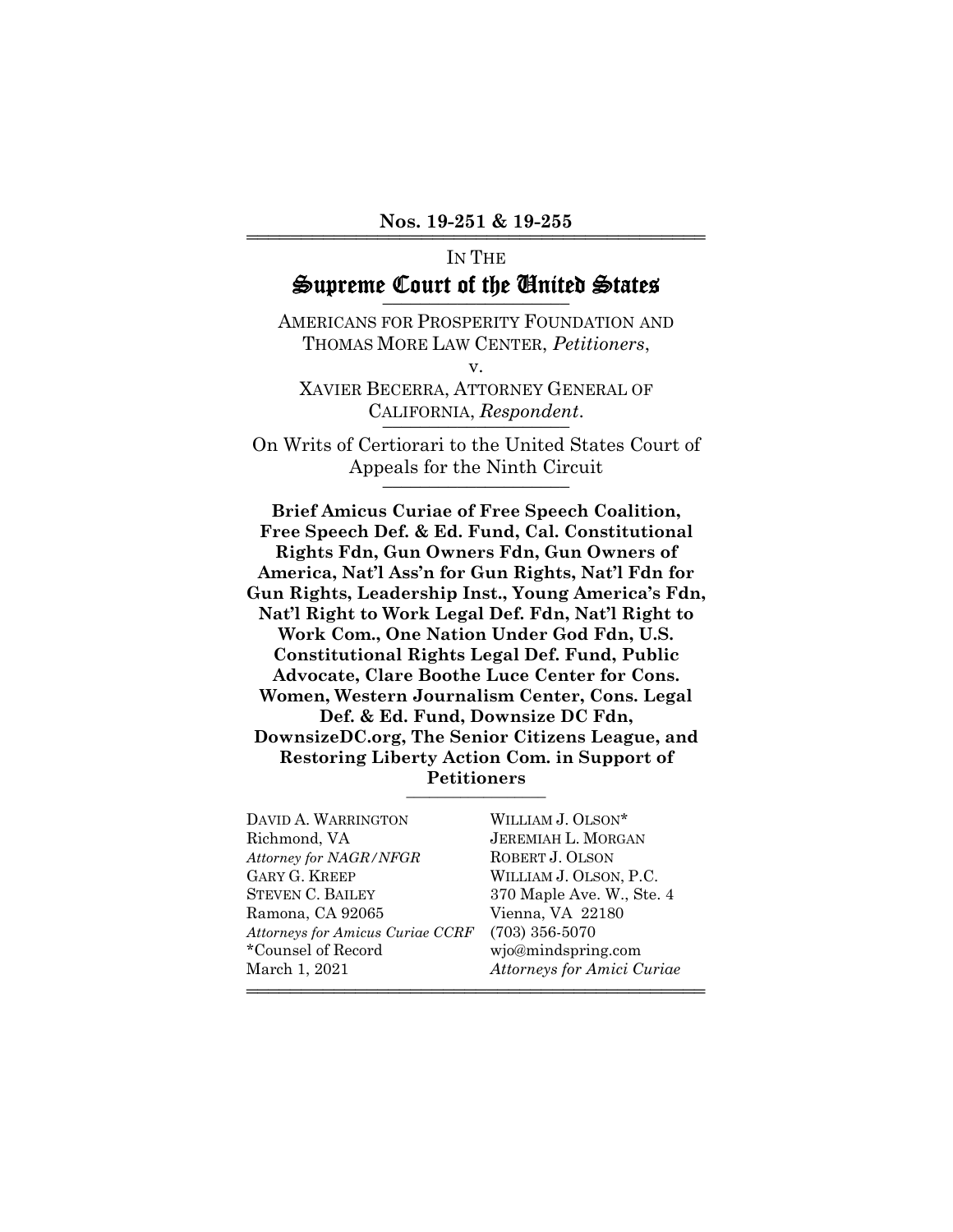# **TABLE OF CONTENTS**

Page

|                 | INTEREST OF THE AMICI CURIAE<br>1                                                                                                                                                 |
|-----------------|-----------------------------------------------------------------------------------------------------------------------------------------------------------------------------------|
|                 | STATEMENT<br>3                                                                                                                                                                    |
|                 | 8                                                                                                                                                                                 |
| <b>ARGUMENT</b> |                                                                                                                                                                                   |
| I.              | AMERICA'S STATUS AS A CONSTITUTIONALLY<br>LIMITED REPUBLIC IS JEOPARDIZED BY STATE<br>POLITICIANS EMPOWERED TO COMPEL<br><b>DISCLOSURE OF THEIR IDEOLOGICAL</b><br>OPPONENTS<br>9 |
| A.              | The First Amendment's Protections<br>Were Designed to Preserve America<br>as a Constitutional Republic $\ldots \ldots \ldots$ 9                                                   |
|                 | <b>B.</b> Voluntary Associations Are<br>Essential to the Protection of<br>Constitutional Liberties<br>12                                                                          |
| $C_{\cdot}$     | Americans Fear Their Government Is                                                                                                                                                |
| D.              | Americans Believe that Some State<br>Attorneys General Are Acting as Hyper-<br>Partisan Activists<br>16                                                                           |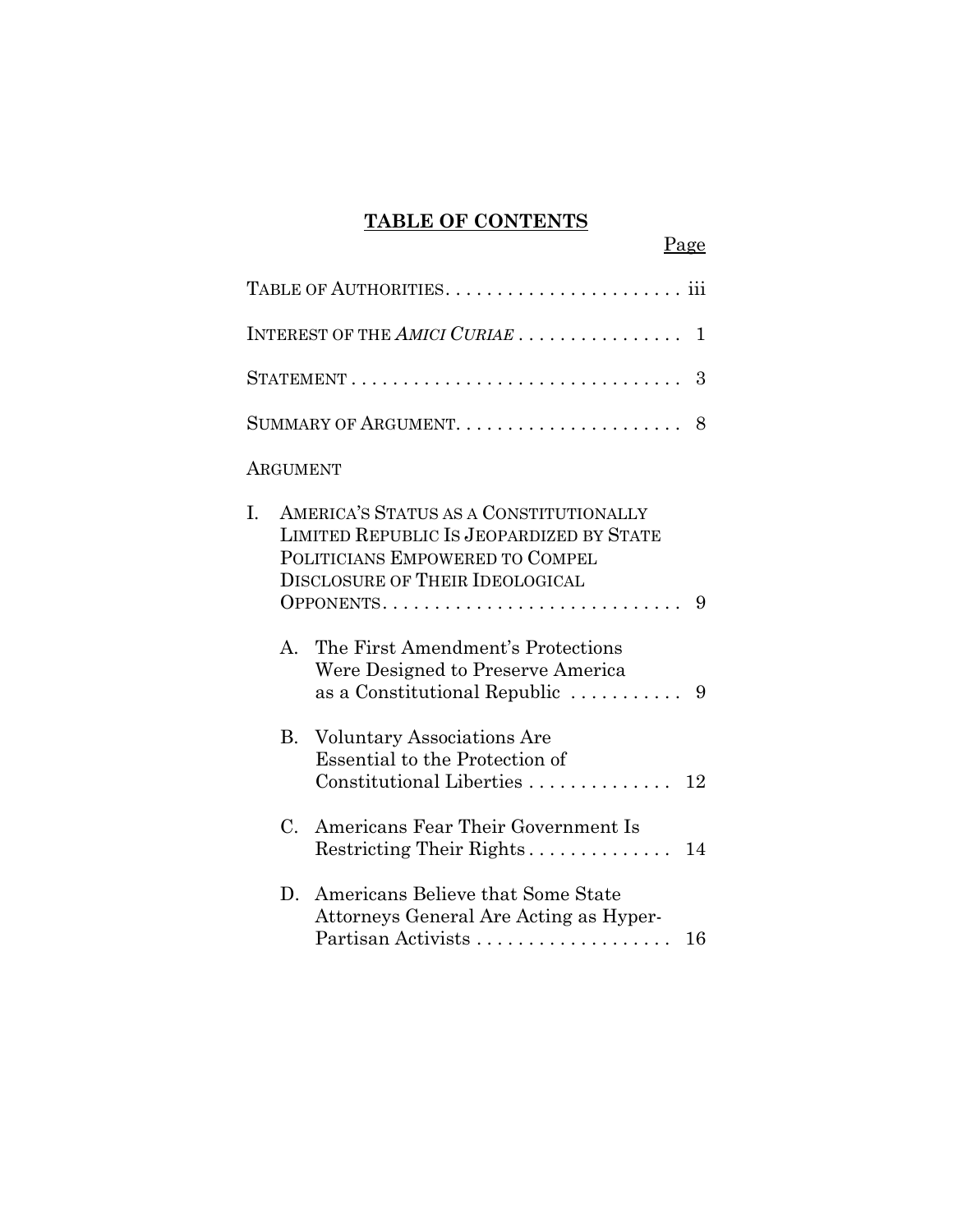| II. | FORCED DISCLOSURE VIOLATES THE TIME-<br>HONORED RULE OF ANONYMITY WHICH<br>PROTECTS THE SOVEREIGNTY OF THE PEOPLE.                                            |                                                                                                                                                         |    |
|-----|---------------------------------------------------------------------------------------------------------------------------------------------------------------|---------------------------------------------------------------------------------------------------------------------------------------------------------|----|
|     | A.                                                                                                                                                            | The Founders Understood the Historical<br>Battle to Protect Anonymity that<br>California Has Disregarded                                                | 18 |
|     | B.                                                                                                                                                            | The American Principle of Anonymity Is<br>Predicated on the Sovereignty of the<br>People $\dots\dots\dots\dots\dots\dots\dots\dots\dots\dots\dots\dots$ | 22 |
|     | $C_{\cdot}$                                                                                                                                                   | This Court's Press Decisions Have<br>Guaranteed the Anonymous Entry and<br>Participation in the Marketplace of Ideas<br>without a License               | 24 |
|     | D.                                                                                                                                                            | The Freedom to Assemble and Associate<br>to Advocate Anonymously                                                                                        | 27 |
|     | Е.                                                                                                                                                            | Compelled Disclosure Leads to Abuses                                                                                                                    | 28 |
|     | <b>III. THE CALIFORNIA REQUIREMENT COLLIDES</b><br>WITH THE SUPREME COURT'S FIRST<br><b>AMENDMENT PRECEDENTS GOVERNING</b><br>CHARITABLE SOLICITATIONS.<br>31 |                                                                                                                                                         |    |
|     |                                                                                                                                                               |                                                                                                                                                         | 36 |

ii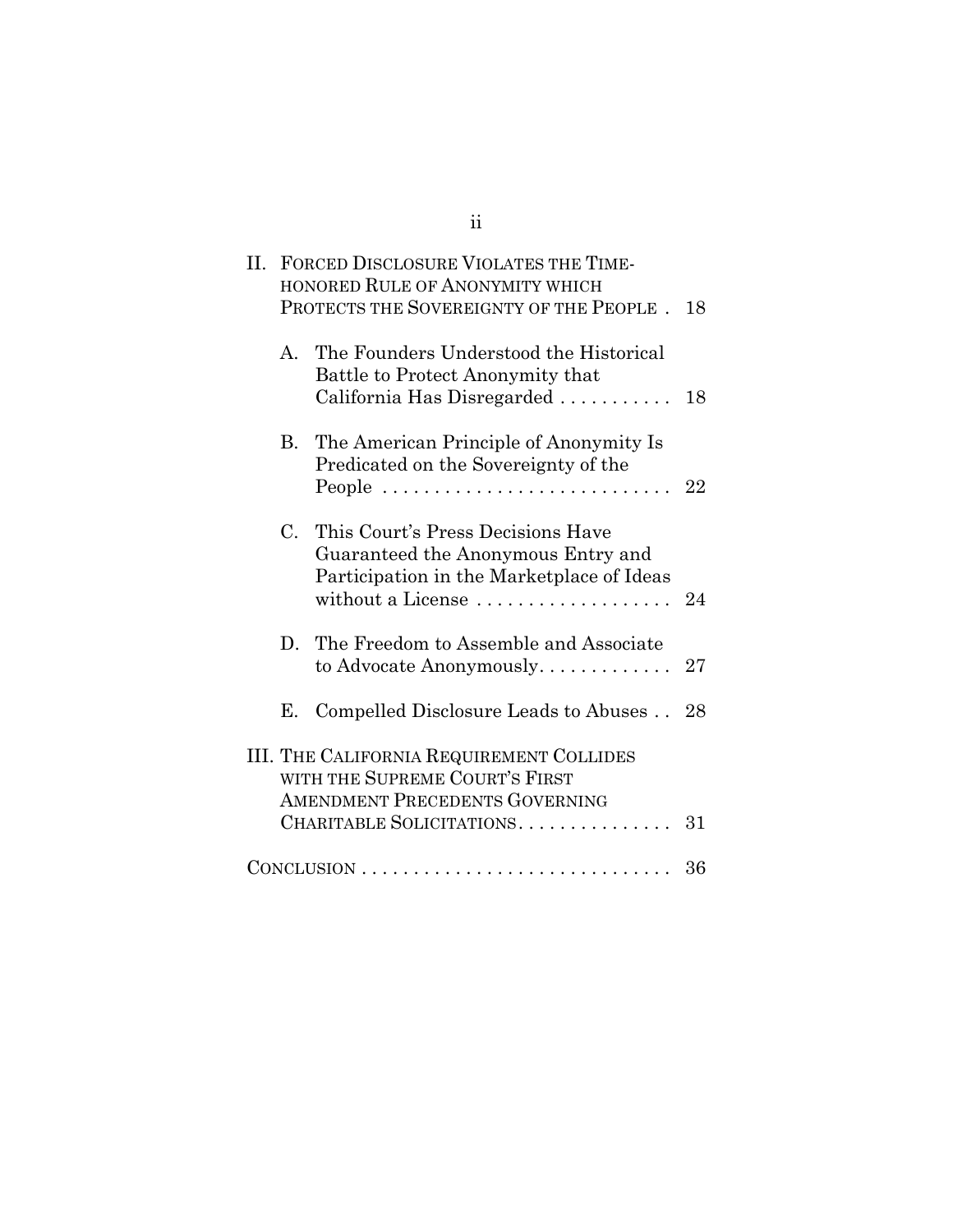# **TABLE OF AUTHORITIES**

| <u>U.S. CONSTITUTION</u>                                                                   |
|--------------------------------------------------------------------------------------------|
|                                                                                            |
|                                                                                            |
| <b>STATUTES</b>                                                                            |
|                                                                                            |
|                                                                                            |
|                                                                                            |
| $29 \text{ U.S.C.} \S 411(a)(4) \ldots \ldots \ldots \ldots \ldots \ldots \ldots \quad 30$ |
|                                                                                            |
|                                                                                            |
|                                                                                            |
|                                                                                            |
| <b>REGULATIONS</b>                                                                         |
|                                                                                            |
|                                                                                            |
|                                                                                            |
| CASES                                                                                      |
| Center for Competitive Politics v. Harris,                                                 |
| $784 \text{ F}.3d \text{ 1307 (9th Cir. 2015) } \ldots \ldots \ldots \ldots$<br>- 31       |
| Enying Li v. Holder, 738 F.3d 1160                                                         |
| 10                                                                                         |
| International Union, UAW v. National Right                                                 |
| to Work Legal Defense and Education                                                        |
| Foundation, Inc., 590 F.2d 1139                                                            |
|                                                                                            |
| Lovell v. Griffin, 303 U.S. 444 (1938)  24                                                 |
| Madigan v. Telemarketing Associates,                                                       |
| 538 U.S. 600 (2003) $\ldots \ldots \ldots \ldots \ldots 31$ , passim                       |
| McIntyre v. Ohio Elections Commission,                                                     |
| 514 U.S. 334 (1995) $\dots \dots \dots \dots \dots 18$ , passim                            |

iii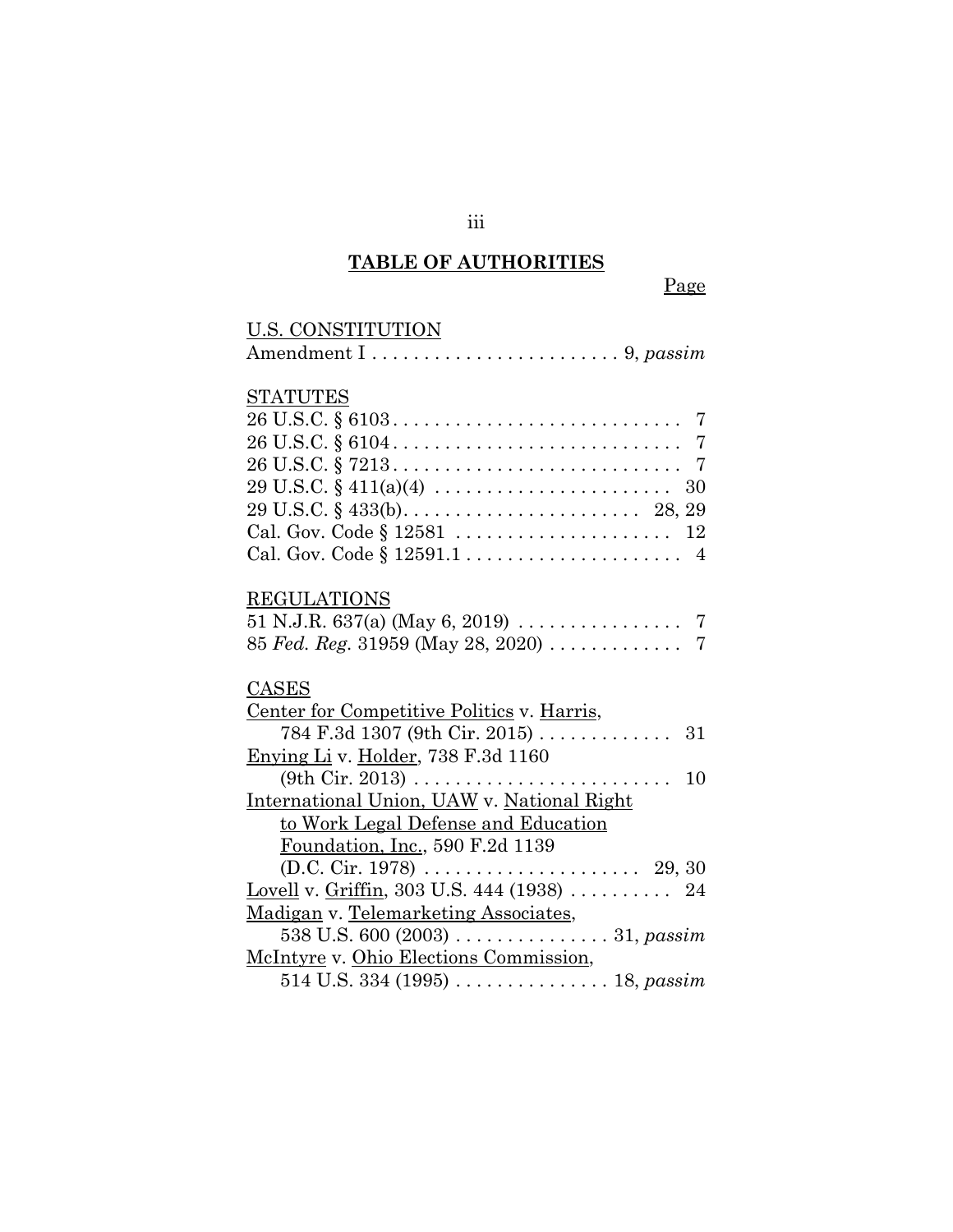| <u>NAACP</u> v. <u>Alabama ex rel. Patterson</u> ,         |
|------------------------------------------------------------|
|                                                            |
| Riley v. National Federation of the Blind of North         |
| Carolina, Inc., 487 U.S. 781 (1988) 31, 32, 36             |
| Secretary of State of Maryland v. Joseph H.                |
| Munson Co., 467 U.S. 947 (1984)  31, 32                    |
| Talley v. California, 362 U.S. 60 (1960) 22, 23, 26        |
| Village of Schaumburg v. Citizens for a Better             |
| <u>Envt.</u> , 444 U.S. 620 (1980). 31, 32                 |
| <u>Watchtower</u> v. Village of Stratton,                  |
|                                                            |
|                                                            |
| <b>MISCELLANEOUS</b>                                       |
| IV W. Blackstone, Commentaries on the Laws of              |
| England (U. of Chicago Press facsimile                     |
| edition: 1769)<br>20, 21                                   |
| J. Bote, "92% of Americans think their basic rights        |
| are being threatened, new poll shows,"                     |
| USA Today (Dec. 16, 2019) $\dots \dots \dots \dots$<br>15  |
| J.C. Braceras, "Freedom of association is under            |
| attack. Will the Supreme Court protect it?"                |
| USA Today (Jan. 25, 2021) $\dots \dots \dots \dots$<br>16  |
| California Department of Justice, Charitable               |
| Trusts Section, Attorney General's Guide for               |
| Charities (April 2020) $\ldots$<br>$\overline{5}$          |
| W. Davis, <b>Eastern &amp; Western History</b> , Thought & |
| Culture $1600-1815$ (Univ. Press of                        |
| 19<br>America: 1993)                                       |
| Declaration of Independence<br>23                          |
| J.T. Fetch, "NRA strikes back against New York             |
| attorney general, claims lawsuit was political             |
| attack," WRGB (Aug. $6, 2020$ )<br>17                      |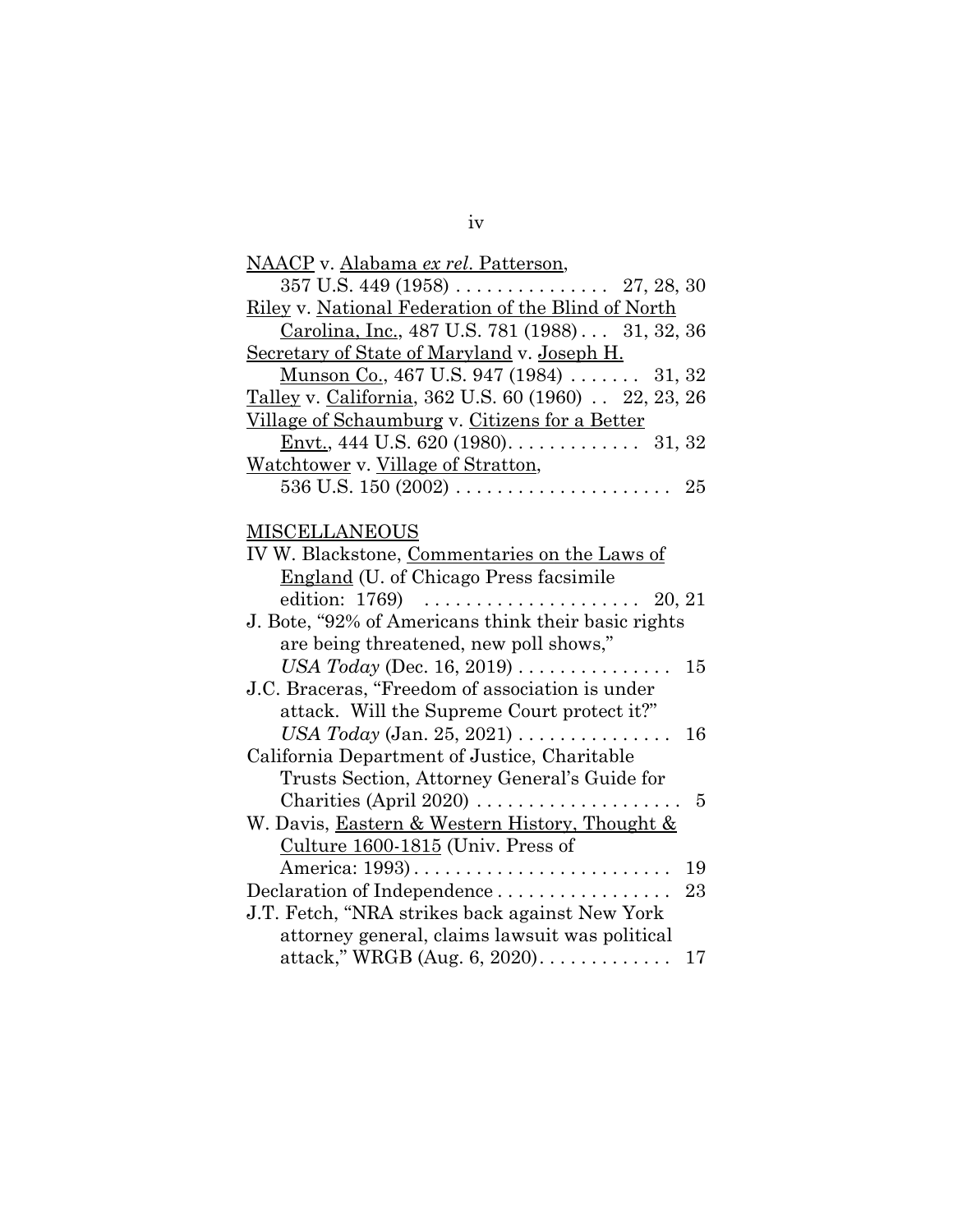| G. Foster, "Tocquevillian Associations and                         |  |  |  |  |
|--------------------------------------------------------------------|--|--|--|--|
| Democracy: A Critique," Aporia, vol. 25,                           |  |  |  |  |
| 13                                                                 |  |  |  |  |
| S. Greenhut, "Planned Parenthood's California                      |  |  |  |  |
| Counsel," <i>City Journal</i> (Sept. 11, 2015) $\ldots$<br>17      |  |  |  |  |
| J. Jones, "Record High in U.S. Say Big Government                  |  |  |  |  |
| Greatest Threat," $Gallup$ (Dec. 18, 2013)<br>15                   |  |  |  |  |
| J. Madison, Memorial and Remonstrance Against                      |  |  |  |  |
| $Religious Assessments (1785) \ldots \ldots \ldots$<br>11          |  |  |  |  |
| J. Milton, Areopagitica (Liberty Fund: 1999). 19, 20               |  |  |  |  |
| E. Ortiz, "State attorneys general have sued                       |  |  |  |  |
| Trump's administration 138 times – nearly                          |  |  |  |  |
| double that of Obama and Bush," NBC News                           |  |  |  |  |
| 16                                                                 |  |  |  |  |
| Sources of Our Liberties (Perry, ed., Amer. Bar.                   |  |  |  |  |
| Found.: N.Y.U. Press 1972) 19, 20                                  |  |  |  |  |
| L. Wilkinson, "Kamala Harris's troubling record                    |  |  |  |  |
| as California's attorney general," The Spectator                   |  |  |  |  |
| $(Aug. 14, 2020) \ldots \ldots \ldots \ldots \ldots \ldots \ldots$ |  |  |  |  |

v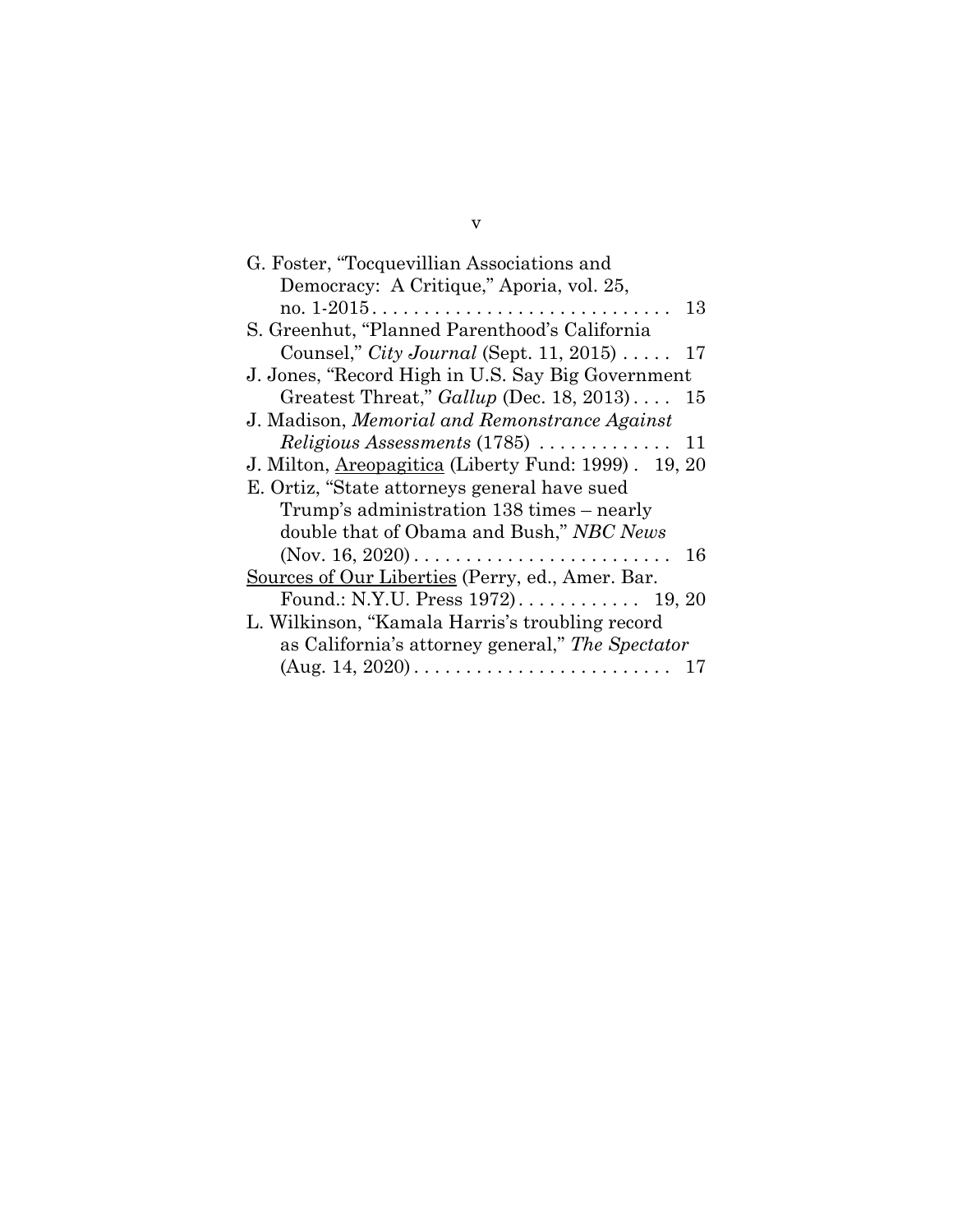#### **INTEREST OF THE** *AMICI CURIAE*<sup>1</sup>

Free Speech Coalition, Gun Owners of America, Inc., National Association for Gun Rights, National Right to Work Committee, Public Advocate of the United States, DownsizeDC.org, and The Senior Citizens League are nonprofit social welfare organizations, exempt from federal income tax under Internal Revenue Code ("IRC") section 501(c)(4). Free Speech Defense and Education Fund, Young America's Foundation, Gun Owners Foundation, California Constitutional Rights Foundation, Leadership Institute, National Foundation for Gun Rights, National Right to Work Legal Defense Foundation, One Nation Under God, U.S. Constitutional Rights Legal Defense Fund, Clare Boothe Luce Center for Conservative Women, Western Journalism Center, Conservative Legal Defense and Education Fund, and Downsize DC Foundation are nonprofit educational and legal aid organizations, exempt under IRC section 501(c)(3). Restoring Liberty Action Committee is an educational organization.

*Amici* organizations were established, *inter alia*, for the purpose of participating in the public policy process, including conducting research and informing and educating the public on the proper construction of state and federal constitutions, as well as statutes related to the rights of citizens, and questions related to human and civil rights secured by law. Several of

<sup>&</sup>lt;sup>1</sup> It is hereby certified that counsel for all parties have consented to the filing of this brief; that no counsel for a party authored this brief in whole or in part; and that no person other than these *amici curiae*, their members, or their counsel made a monetary contribution to its preparation or submission.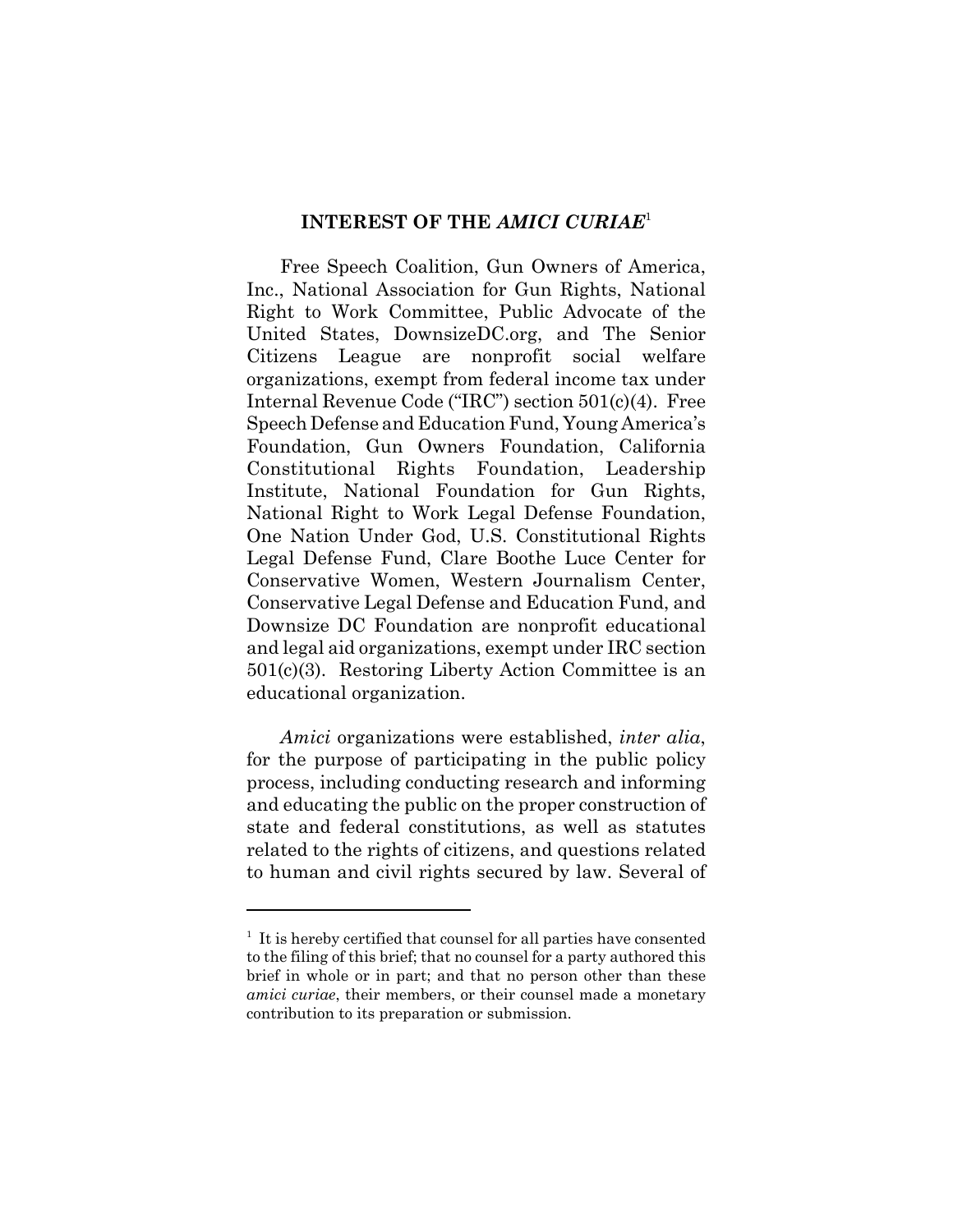these *amici* have filed *amicus* briefs in this and other related cases, including:

- AFPF v. Harris, Nos. 15-55446 & 15-55911, Ninth Circuit, Brief *Amicus Curiae* in Support of Petition for Rehearing *En Banc* (January 21, 2016);
- Citizens United v. Schneiderman, No. 16-3310, Second Circuit, Brief *Amicus Curiae* in Support of Appellants and Reversal (January 13, 2017);
- AFPF v. Becerra, Nos. 16-55727 & 16-55786, Ninth Circuit, Brief *Amicus Curiae* in Support of Plaintiff-Appellee and Affirmance (January 27, 2017);
- Institute for Free Speech v. Becerra, No. 17- 17403, Ninth Circuit, Brief *Amicus Curiae* in Support of Plaintiff-Appellant and Reversal (March 16, 2018);
- AFPF v. Becerra, Nos. 16-55727 & 16-55786, Ninth Circuit, Brief *Amicus Curiae* in Support of Petition for Rehearing *En Banc* (October 5, 2018); and
- AFPF v. Becerra, Nos. 19-251 & 19-255, U.S. Supreme Court, Brief *Amicus Curiae* in Support of Petitioners (September 25, 2019).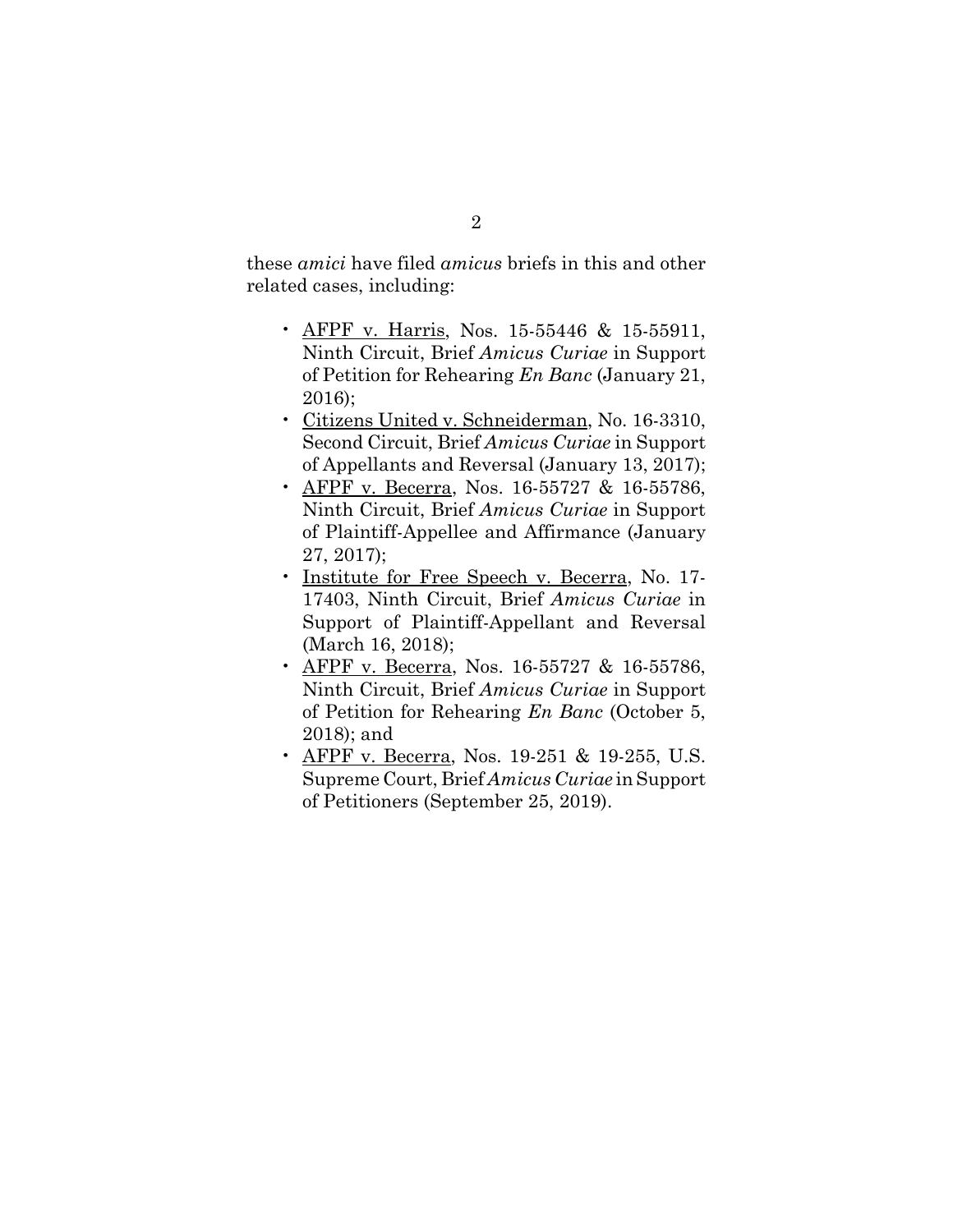#### **STATEMENT**

California is one of approximately  $40$  states<sup>2</sup> that license and regulate how nonprofit organizations may communicate with state residents when raising funds for their programs.<sup>3</sup> Although these "State Charitable Solicitation Acts" ("CSAs") vary, most require tens of thousands of nonprofit organizations — and often the for-profit firms which help them raise funds — to register in advance, to report periodically, to pay fees to the state, and to comply with a myriad of burdensome requirements.<sup>4</sup>

Generally, registration requires filing an application supported by certain attachments, enclosures, certifications, and payment of registration fees.<sup>5</sup> Once filed, the documents usually become

<sup>&</sup>lt;sup>2</sup> See www.multistatefiling.org/n\_appendix.htm.

<sup>&</sup>lt;sup>3</sup> The Ninth Circuit broadly describes the role of the Attorney General under this statute to be "policing charitable fraud." *See* Americans for Prosperity Foundation v. Becerra, 903 F.3d 1000, 1004 (9th Cir. 2018) ("AFPF"). Under such a theory, the general affairs of every nonprofit mailing nationally would be accountable to the Attorneys General of every state into which its mail is directed, not just those jurisdictions where it is domiciled or maintains a physical presence.

<sup>4</sup> Requirements can be sourced in statutes, regulations, guides, or sometimes contained on the registration and reporting forms without any statutory or regulatory authorization.

<sup>5</sup> Some states require multiple signatures and notarized signatures on forms, which can require that these forms be physically sent around the country before filing.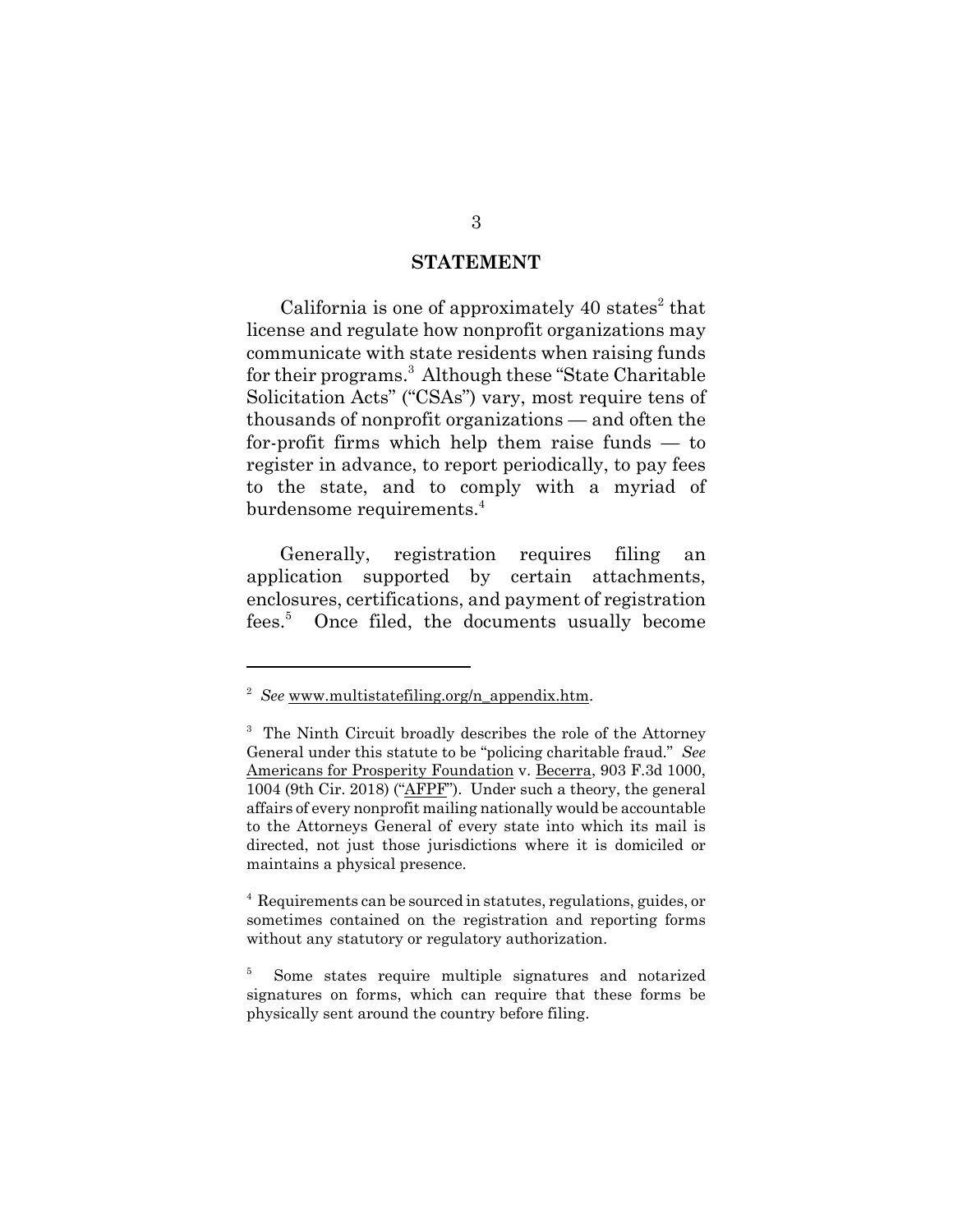subject to public review. Only after registration is the nonprofit allowed to communicate with that state's residents about issues and programs, and solicit contributions. Thereafter, registrants must continue to file annual reports and pay renewal fees. Some states require updates to be filed within 30 days after any change to the materials previously filed. $6$  A state may punish noncompliance through substantial civil fines and injunctive relief including prohibition from continuing to mail to, and solicit funds from, residents of the state.<sup>7</sup>

Although larger nonprofits and fundraisers often develop the expertise in-house to comply with the multitude of states' requirements, many must use funds contributed for their programs to purchase compliance services. For organizations seeking to raise funds on a nationwide basis, the fees and costs of complying with these laws can run \$10,000 or more annually. Even worse, these redundant disclosures of information impose an enormous compliance burden while doing the public no good — except for providing states with a rationale for collecting fees, and giving

<sup>6</sup> Although there has been an effort to develop a "unified registration statement" to standardize registration and reporting, several states that have joined that effort have soon thereafter thwarted its purpose and made the process more complicated by imposing additional state-specific requirements. *See* The Unified Registration Statement (The Multi-State Filer Project).

<sup>7</sup> Penalties can range from \$1,000 "per act or omission," to \$10,000 for violations "with intent to deceive or defraud...." Cal. Gov. Code § 12591.1(a) and (c).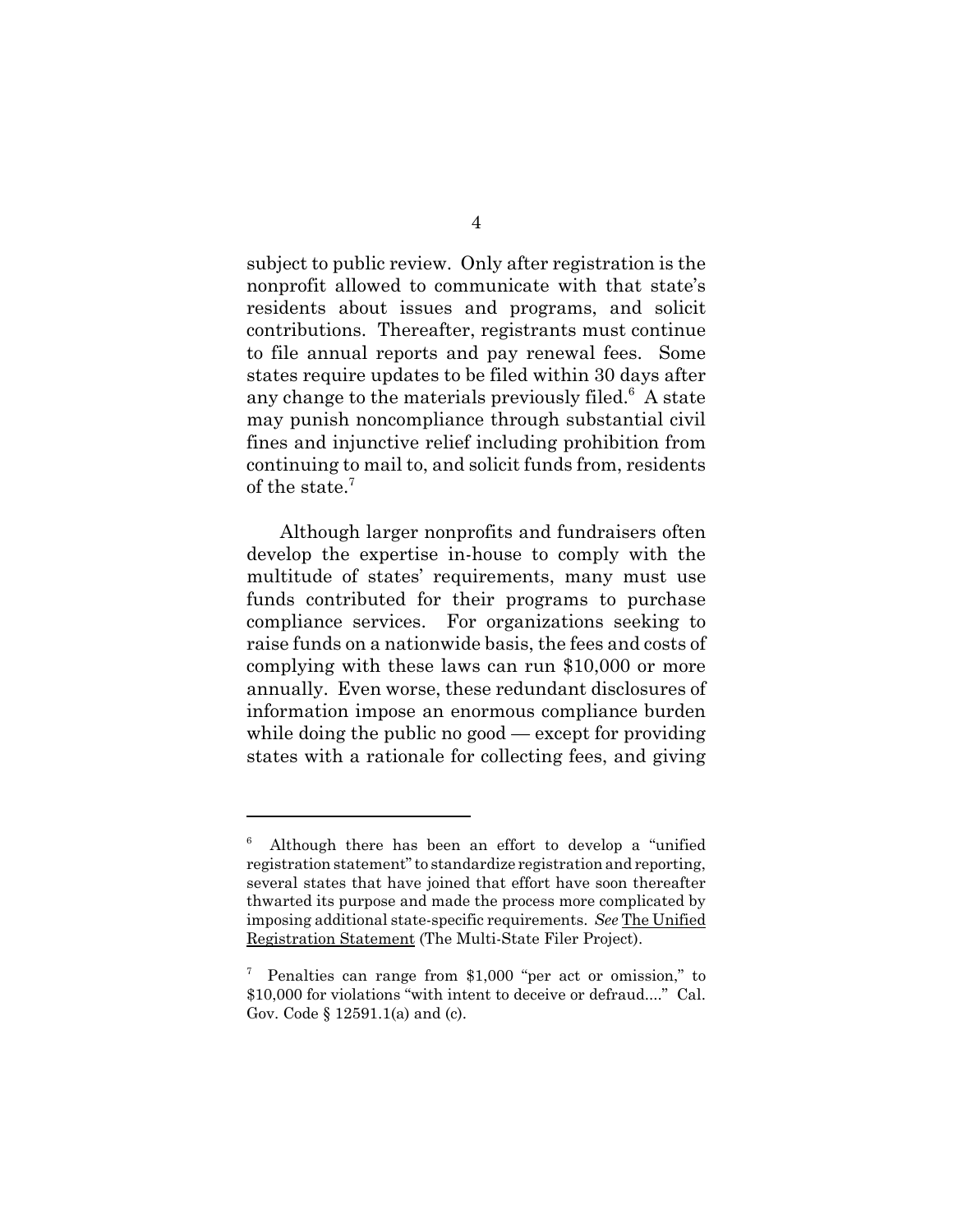state officials a regulatory hook to exercise control over nonprofits.

 CSAs impose a particular burden on new organizations seeking to do test mailings or to begin a direct mail fundraising program to determine whether there is sufficient support for their cause to raise funds in the mail. The threshold cost of many thousands of dollars, imposed on top of printing and postage, discourages new entrants from trying to enter and compete in the marketplace of ideas.

The burden placed on nonprofits by CSAs is just one aspect of state control over nonprofits. The California Attorney General publishes a 110-page Guide<sup>8</sup> setting out all the myriad of rules and regulations imposed on nonprofits. And California is just one of 50 states. By any standard, nonprofits operate in a highly regulated industry. Faced with thousands of rules, nonprofits can be expected to violate some statute, regulation, policy, or instruction with some frequency, allowing states to find technical violations by virtually every organization and thus empowering state officials to silence those organizations through fines, cease and desist demands, and in some cases civil and criminal prosecutions.

In states like California, state attorneys general enjoy broad law enforcement powers to administer these laws — and broad prosecutorial discretion. In practice, CSA enforcement can be selective and

<sup>8</sup> California Department of Justice, Charitable Trusts Section, Attorney General's Guide for Charities (April 2020).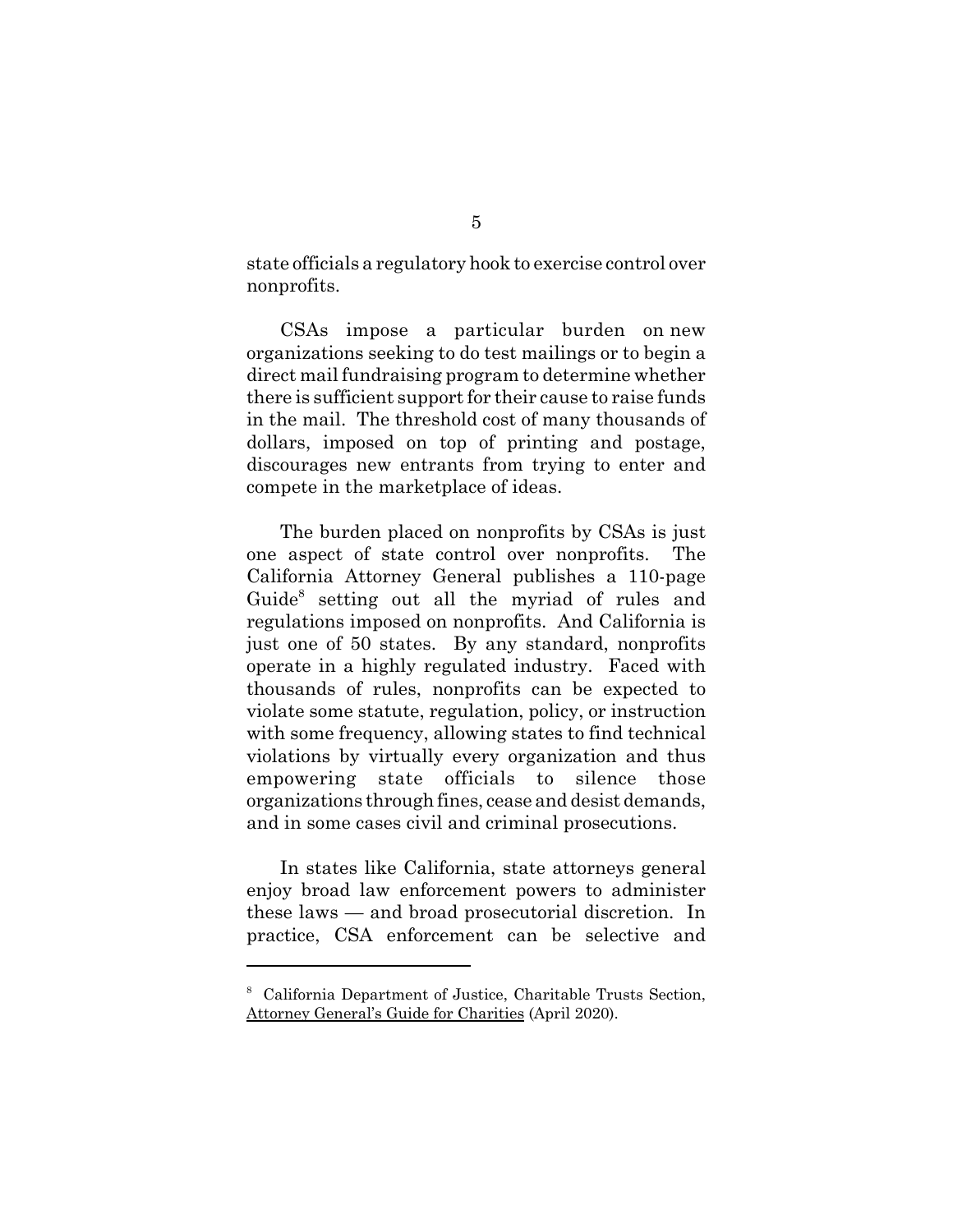arbitrary, lending itself to political abuse, opening nonprofits disfavored by attorneys general to targeted enforcement, and subjecting them to large defense costs and civil penalties.

Although this Court has rendered a handful of decisions limiting the types of restrictions which governments can impose on charitable solicitations, it has not yet addressed a broad challenge to states' authority to impose this type of licensing scheme. Many nonprofits believe the entire state CSA scheme is unconstitutional. Nevertheless, nonprofits and fundraisers generally have abided by these administrative schemes as the path of least resistance, so that they may be allowed to pursue the activities for which they were organized rather than incur the enormous commitment of resources required to bring a constitutional challenge. Consider the obvious cost and burden associated with the current challenge to even a small portion of one of these statutes. Generally, regulators face resistance only when states add new and particularly crippling restrictions to the baseline compliance burden.

In addition to complying with the state CSA requirements, most tax exempt organizations file an annual information return with the IRS — IRS Form 990. Schedule B to IRS Form 990 requires the nonprofit to identify the names and addresses of significant contributors and amounts of their contributions to the organization. Until recently, the list of contributors was required for all organizations that filed a Form 990. But on May 28, 2020, the IRS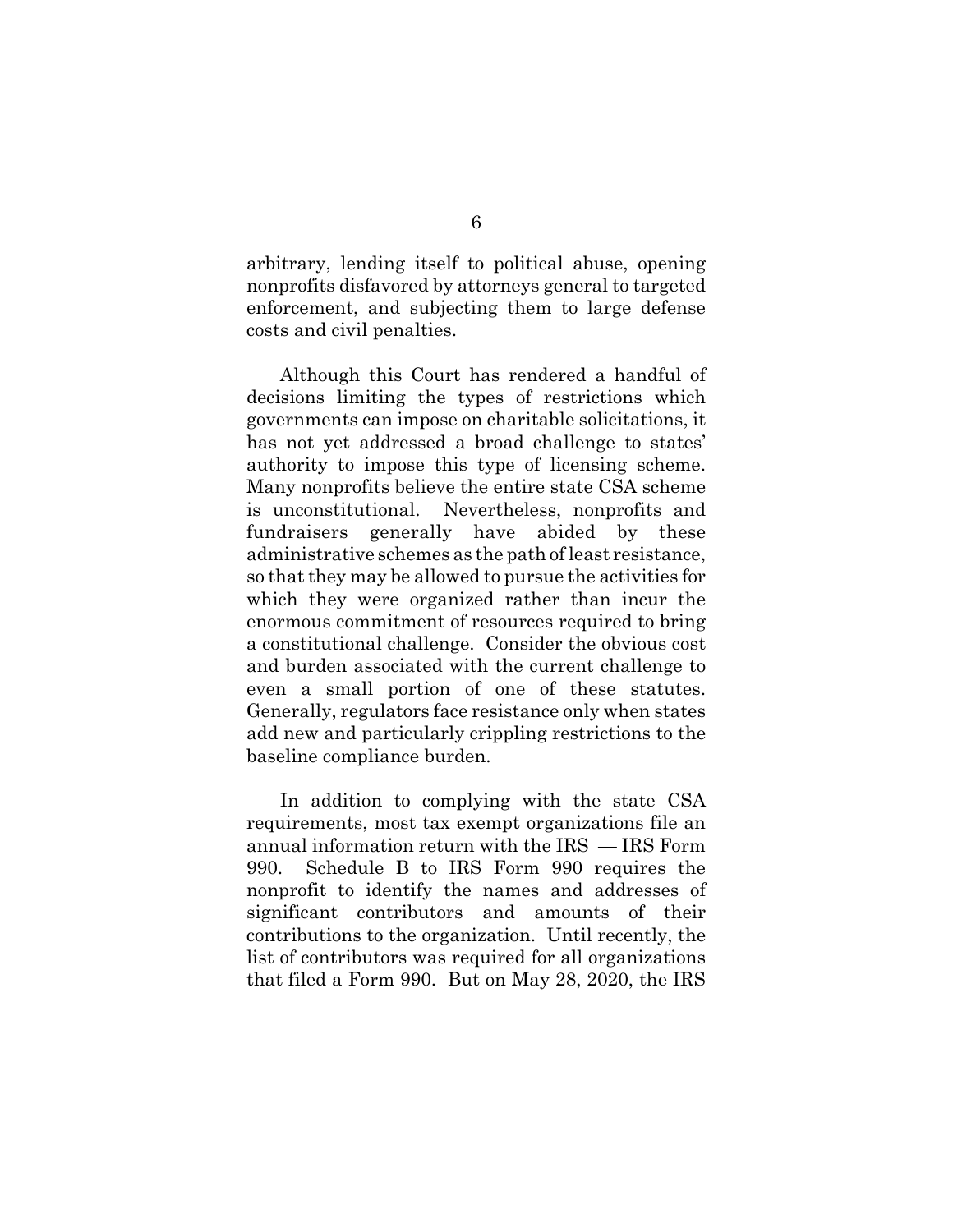issued a revised regulation,<sup>9</sup> and presently does not require a Schedule B list of contributors for organizations other than section  $501(c)(3)$ organizations and section  $527$  political organizations.<sup>10</sup>

Schedule B's donor information is kept confidential by the IRS and nondisclosure is backed by severe civil and criminal penalties. *See* 26 U.S.C. §§ 6103 & 7213. Although exempt organizations must file the Form 990 and complete Schedules B with the IRS, they may redact donor information in required disclosures to the public. *See* 26 U.S.C. § 6104(d)(3). Similarly, for decades, most CSAs have required tax-exempt organizations have been required by CSAs only to submit a Schedule B with donor names and addresses redacted, until California demanded more. However, based on a 2010 policy change, the California Attorney General started declaring registrations incomplete when a redacted Schedule B was submitted. The California Attorney General threatened noncomplying nonprofits, including Petitioners, with fines and suspension of charitable solicitation registration. The record below in the AFPF litigation demonstrates that there was no actual need for the unredacted forms. $^{11}$ 

<sup>9</sup> *See* 85 *Fed. Reg.* 31959 (May 28, 2020).

<sup>&</sup>lt;sup>10</sup> The New Jersey Division of Consumer Affairs recently promulgated a regulation that requires that nonprofits provide Schedule B required information , even if the exempt organization is not a 501(c)(3) organization. 51 N.J.R. 637(a) (May 6, 2019).

<sup>11</sup> *See* AFPF Brief for Petitioner ("AFPF Pet. Br.") at 9, 13-14; Thomas More Brief for Petitioner ("Thomas More Pet. Br.") at 13, 15.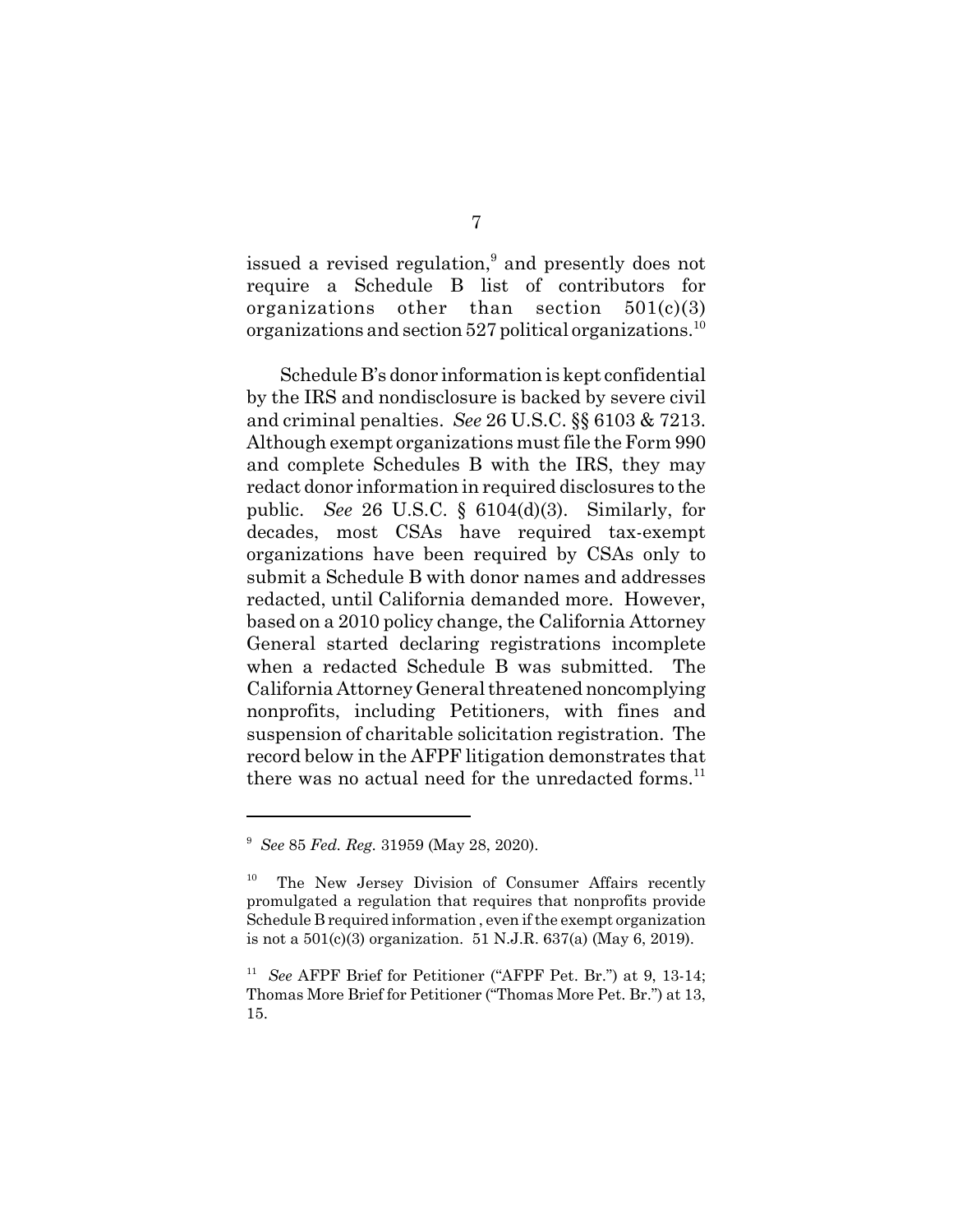Yet California attorneys general refused to rescind the requirement, leading to the challenge below.

#### **SUMMARY OF ARGUMENT**

Our constitutional republic allows Americans who have strong feelings about public policy issues to become active participants in their own governance. Some choose to take leadership roles where they voluntarily disclose their identity, while others choose to avoid publicity making contributions to associations whose interests and goals match their own. This case involves a real threat by the California government to coerce the disclosure of the identity of large donors, putting them at risk retaliation from either the public or partisan office holders. Both mob and ruler are dangerous to dissenters, and the principle of anonymity protects Americans from both.

The demands by the Attorney General of California that every nonprofit charity seeking to mail educational material containing solicitations for funds into California must disclose to him the name, address, and contribution amount, of every large donor to that organization violates the anonymity princple, which protects those exercising their press and associational freedoms. The anonymity principle has a rich history in England, and an even richer history in America, where the people are sovereign. It should be honored and applied, not disregarded and overruled by government claims for the need of greater power over the people.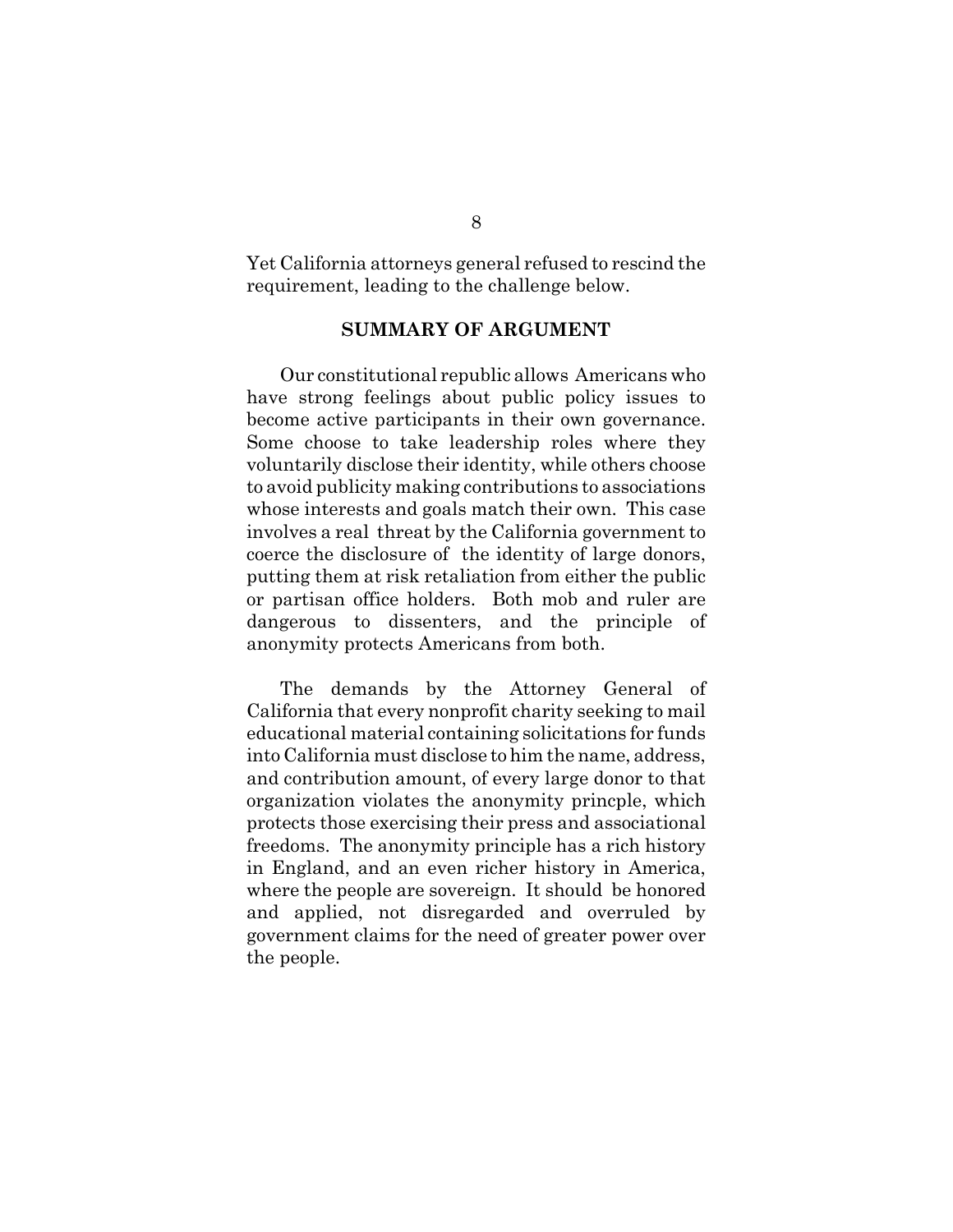The court below applied this Court's election law precedents, which have no application here, in upholding the California Attorney General's demands for confidential donor information. Instead, this Court should apply its precedents relating to charitable solicitations, finding the Attorney General's actions to constitute impermissibly broad prophylactic controls of charitable solicitations and communications.

#### **ARGUMENT**

**I. A M E R I C A ' S S T A T U S A S A CONSTITUTIONALLY LIMITED REPUBLIC IS JEOPARDIZED BY STATE POLITICIANS EMPOWERED TO COMPEL DISCLOSURE OF THEIR IDEOLOGICAL OPPONENTS.** 

## **A. The First Amendment's Protections Were Designed to Preserve America as a Constitutional Republic.**

The First Amendment protects five enumerated rights which history had taught the Framers that governments were prone to violate:

Congress shall make no law respecting an establishment of **religion**, or prohibiting the free exercise thereof; or abridging the freedom of **speech**, or of the **press**; or the right of the people peaceably to **assemble**, and to **petition** the Government for a redress of grievances. [U.S. Constitution, Amendment I (emphasis added).]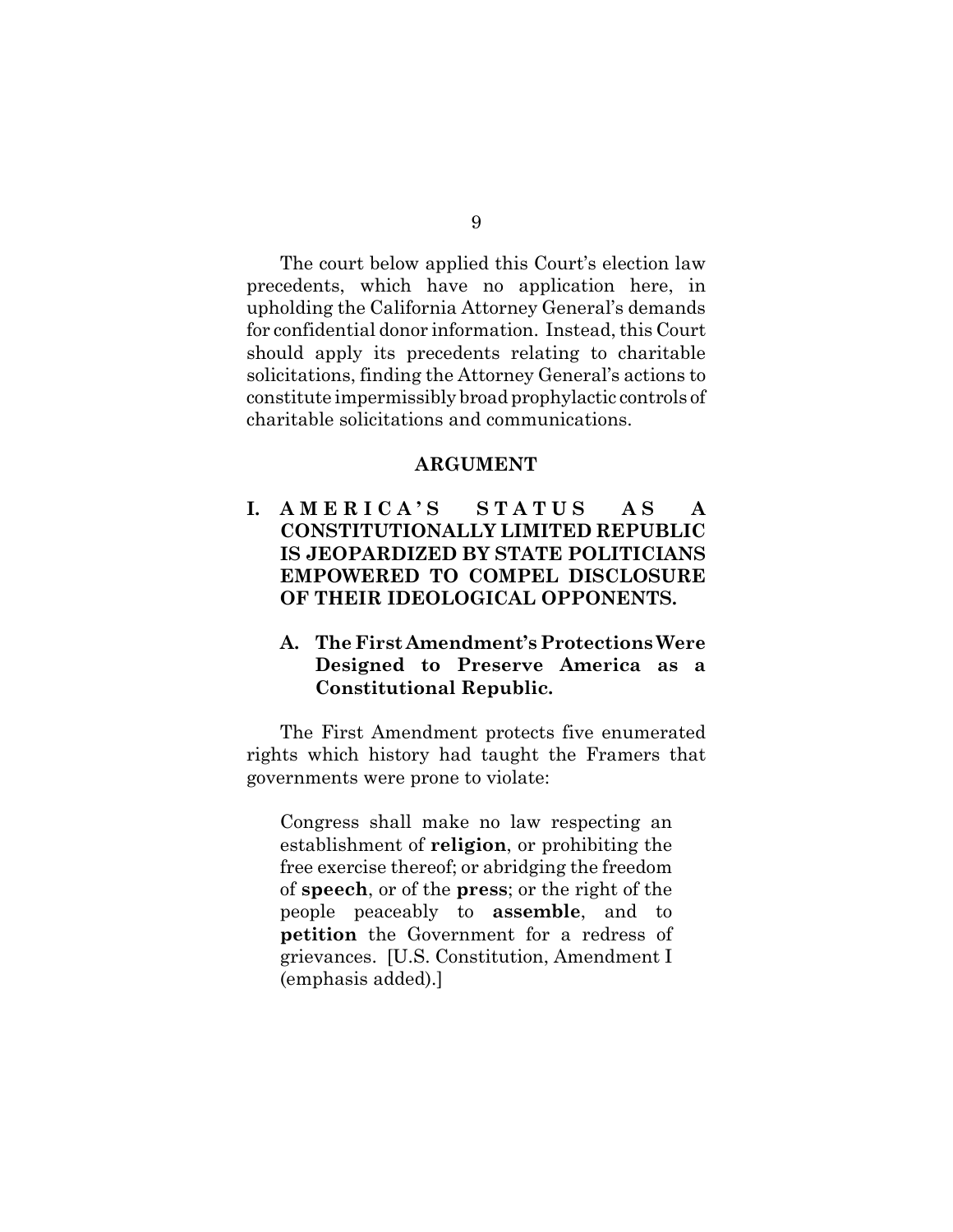Petitioners and these *amici* believe that the disclosures demanded by Respondent jeopardize the rights of Americans operating collectively in civil society through nonprofit organizations. Respondent alleges that not only has it never done anything wrong in handling donor information,<sup>12</sup> but also no harm could ever be suffered by a nonprofit or a donor due to its forced disclosure.<sup>13</sup> The California Attorney General would prefer this Court to operate based on some form of judicial presumption that governmental powers are never abused, that Attorneys General engage in nothing but evenhanded administration of the law, that politicians elected or appointed to high office cease to act as politicians, and that state office holders would never use their position to advance their own political agendas, reward their friends, or punish their enemies. Yet, adopting such an assumption would require this Court to disregard both history and current reality.

 $12$  Respondent's false representations to the courts below as to the degree to which the identity of donors was compromised (*see* AFPF Brief of Petitioner at 9) might well trigger the principle "falsus in uno, falsus in omnibus." Indeed, that doctrine was declared to be "the law of the Ninth Circuit" in Enying Li v. Holder, 738 F.3d 1160, 1165 (9th Cir. 2013), but apparently was not applied here.

<sup>13</sup> *See* Combined Brief in Opposition (Nov. 25, 2019) at 22 n.6. With respect to public disclosure, California argues, any "concern that hostility and retaliation" could chill fundraising even "in times of deep public polarization" were baseless because "majordonor information is collected for use only by the Attorney General," ignoring completely the risk posed by inadvertent disclosure or disclosure to the Attorney General himself.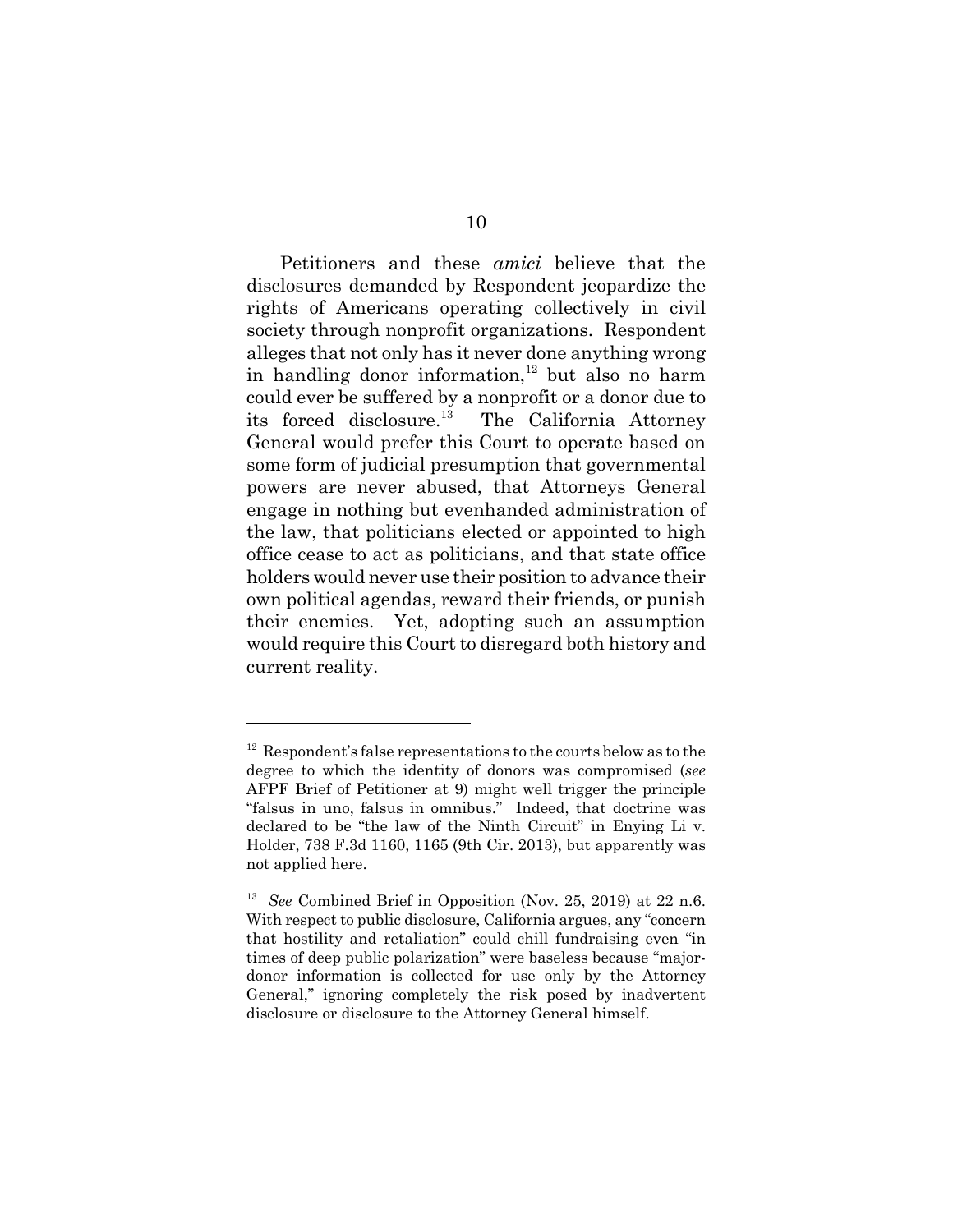All five enumerated First Amendment rights protect the ability of Americans to participate in their own governance, without fear of reprisal. Although not all asserted by Petitioners, these *amici* believe that this case implicates each of the enumerated First Amendment rights to varying degrees. First, many of the nonprofit organizations required to identify their largest donors are religious in nature, and disclosure may impair their finding and thereby jeopardize the free exercise of their religion.<sup>14</sup> Second, speech and press rights are obviously implicated, and particularly press because nonprofits publish their sentiments in direct mail sent to their current members and supporters, or potential members and supporters, in California. Third, the very act of recruiting members and supporters and coordinating their public policy activities are acts of assembly — albeit not in person. Lastly, nonprofits often conduct programs to petition government, either through direct contact with office holders or through grassroots lobbying.

Some of these *amici* have solicited funds in California, while others have not, but join here to defend the constitutional principles involved nonetheless. Indeed, the state law involved here is generally triggered by nonprofits, not only when they seek to raise money in California, but also more

<sup>&</sup>lt;sup>14</sup> The "free exercise" clause is also violated when the state intrudes into the realm of "religion," which Madison defined as "the duty we owe to our Creator and the manner of discharging it [that] can be directed only by reason and conviction, not force and violence." J. Madison, *Memorial and Remonstrance Against Religious Assessments*, (1785).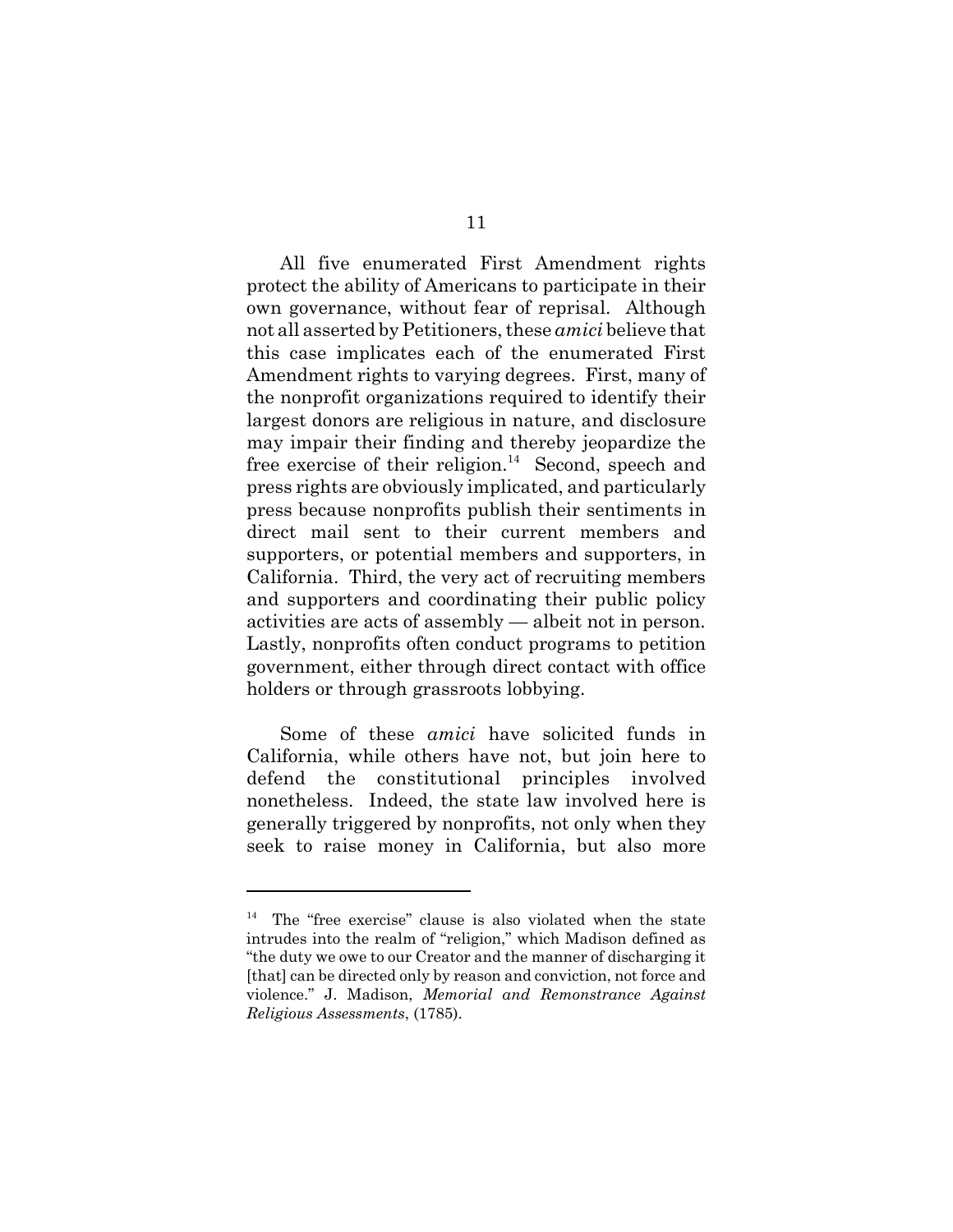broadly even to nonprofits which hold "property for charitable purposes." Cal. Gov. Code § 12581. AFPF describes the statute as applying to charities which "operate or fundraise" in California. AFPF Pet. Br. at 5. Thus, California seeks to require a nonprofit to file an unredacted Schedule B with the Attorney General in certain circumstances even if that organization is not soliciting contributions in California.

The Framers enumerated these five First Amendment rights to protect Americans in the exercise of certain rights that the signers of the Declaration of Independence declared to be unalienable because they were bestowed upon man by the Creator. The Attorney General of California's rule, now a California law, limits and chills the exercise of these rights and participation in the political process by empowering that State to compel its critics to identify their key funding sources, and thereafter to target those critics. This state law constitutes a frontal assault on the precious right of anonymity which is ancillary to most First Amendment freedoms, making this a case of great import.

# **B. Voluntary Associations Are Essential to the Protection of Constitutional Liberties.**

During his travels in the early days of our Republic, Alexis de Tocqueville studied the role served by voluntary associations. One student of de Tocqueville summarized his observations in this way: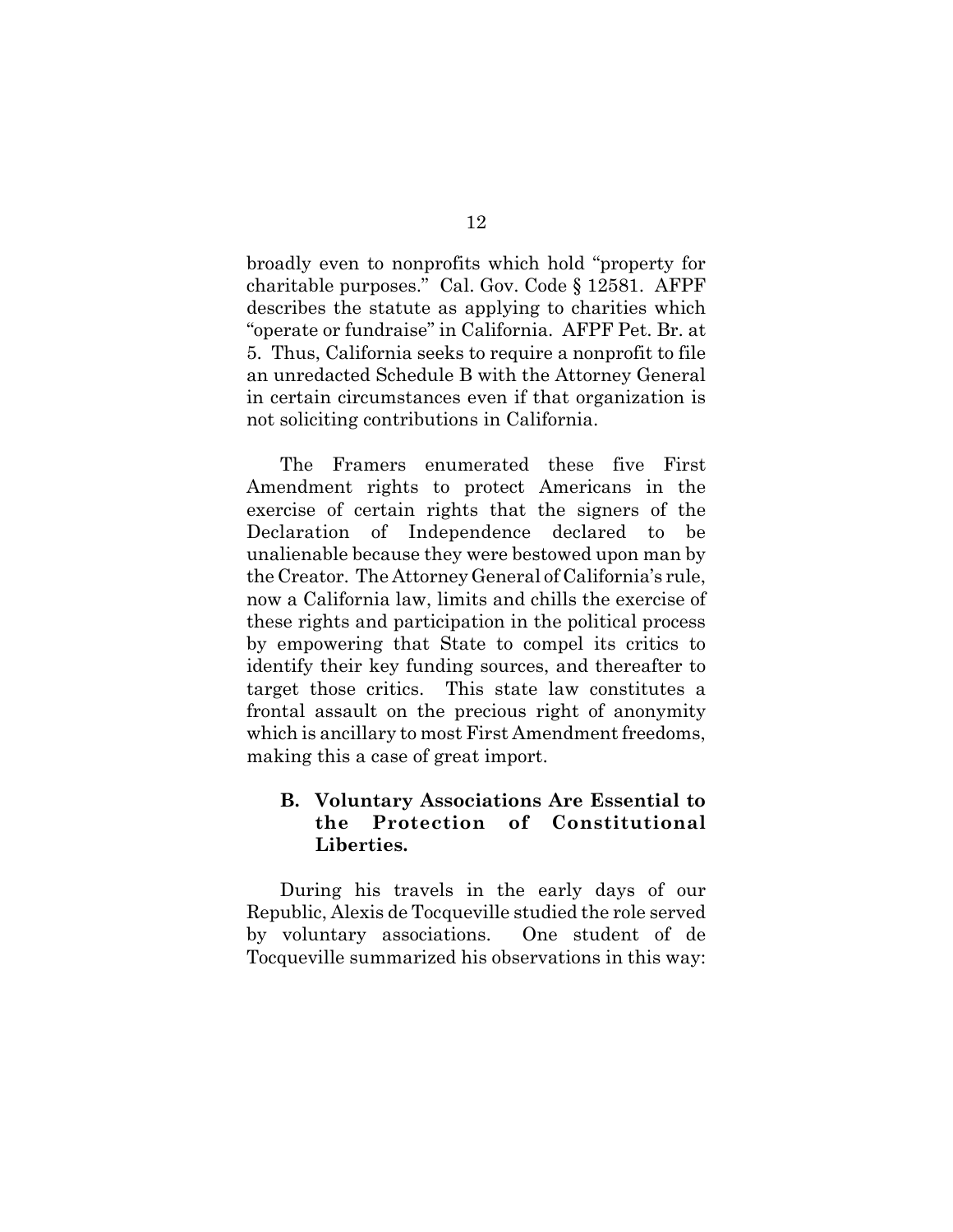Alexis de Tocqueville's notion of political and civic association is a recurrent theme in his work *Democracy in America*. There he argues that associations are a necessary correlational feature of democratization that should be promoted.... This is because they correct the natural defects of democracy in that they ... **protect against the systemic risk of tyranny of the majority** [and] **channel the energy of democracy**." [G. Foster, "Tocquevillian Associations and Democracy: A Critique," Aporia, vol. 25, no. 1-2015 (emphasis added).]

Those benefits to the nation of voluntary associations were doubtless true in the 1830s and certainly remain true nearly two centuries later. Today, Americans join associations for all manner of purposes. And, while many voluntary associations are informal, unorganized, and transient, those voluntary associations that have enduring existence and meaningful funding now generally operate as nonprofit organizations — which either will be protected, or left at risk to the tender mercies of state Attorneys General, by this Court's decision. It is critical to the financial health of nonprofits that their donors not be put at risk of public disclosure. And additionally donors believe, quite reasonably, that making a contribution could land them on a "hit list" maintained by those with real political power, and thus it is likely that many of whom will choose to withdraw from the public arena and take their money with them if they have not done so already. Without the funding provided by those donors who California requires to be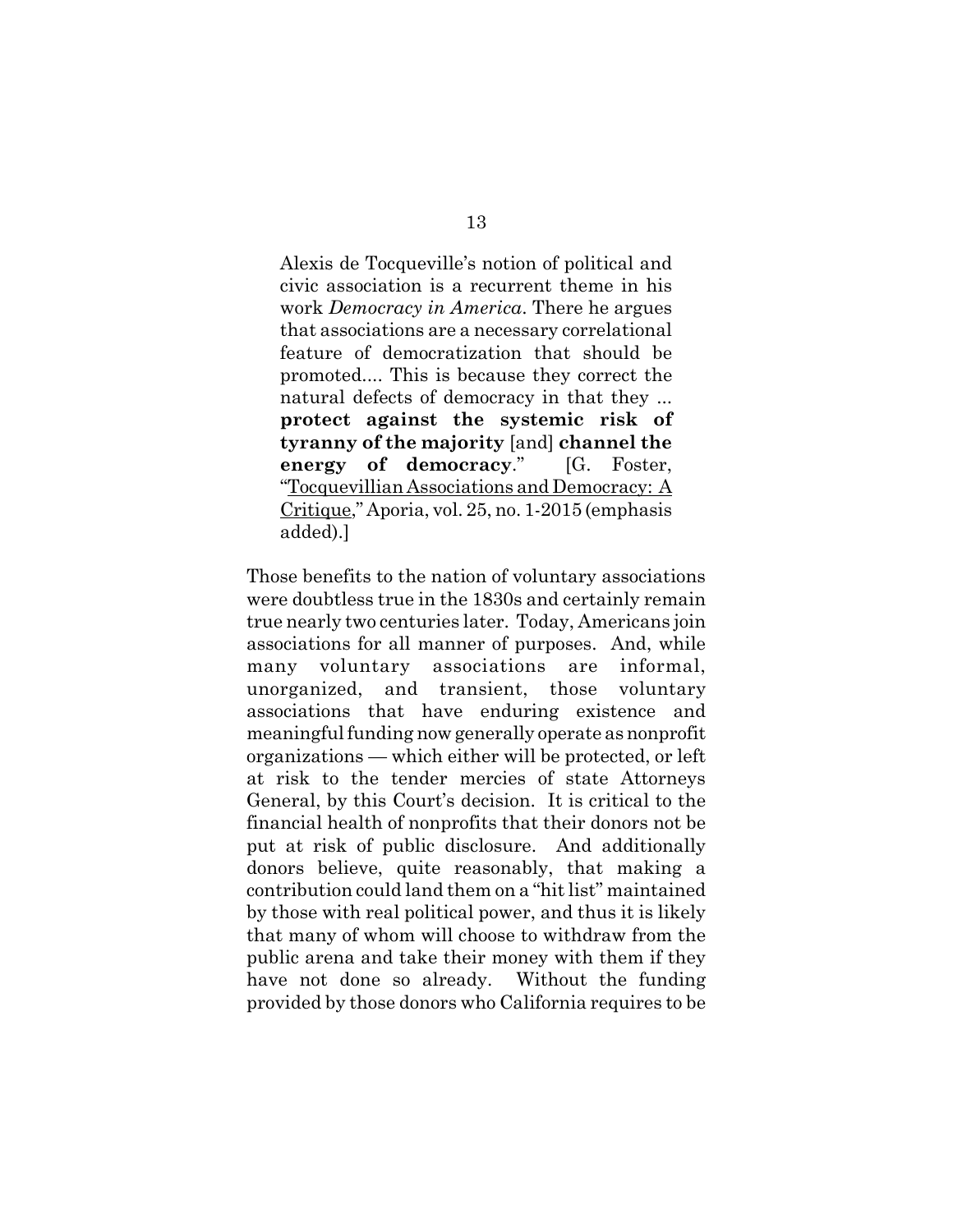disclosed on IRS Form 990 Schedules B, many nonprofit organizations would cease to exist. In turn, without meaningful dissent on public policy issues, those in power will have free reign to pursue their own agendas without being subjected to pressures from organized groups of citizens, and thus increasingly without the consent of the governed.

## **C. Americans Fear Their Government Is Restricting Their Rights.**

The California policy change which required charities to file a schedule containing their largest contributors occurred in 2010, when the California Registry of Charitable Trusts ("Registry") administered by the Attorney General of California began to send deficiency letters to those nonprofits registering to conduct charitable solicitations in California. Although many nonprofits complied, in December 2014, AFPF filed its challenge to the Attorney General's demand as unconstitutional on its face and as applied. *See* AFPF Pet. Br. at 5, 7, 13.

A Gallup poll taken in December 2013, just before suit was filed, revealed that 72 percent of Americans believe Big Government is the biggest threat to the country. By way of comparison, only 21 percent feared Big Business, and 5 percent feared Big Labor. The fear of government was bipartisan — not just a reaction to the political party in control of the White House. Then, during the presidency of Barack Obama, to be sure, the vast majority of Republicans feared Big Government (92 percent) — but even then, more than half (56 percent) of Democrats and more than two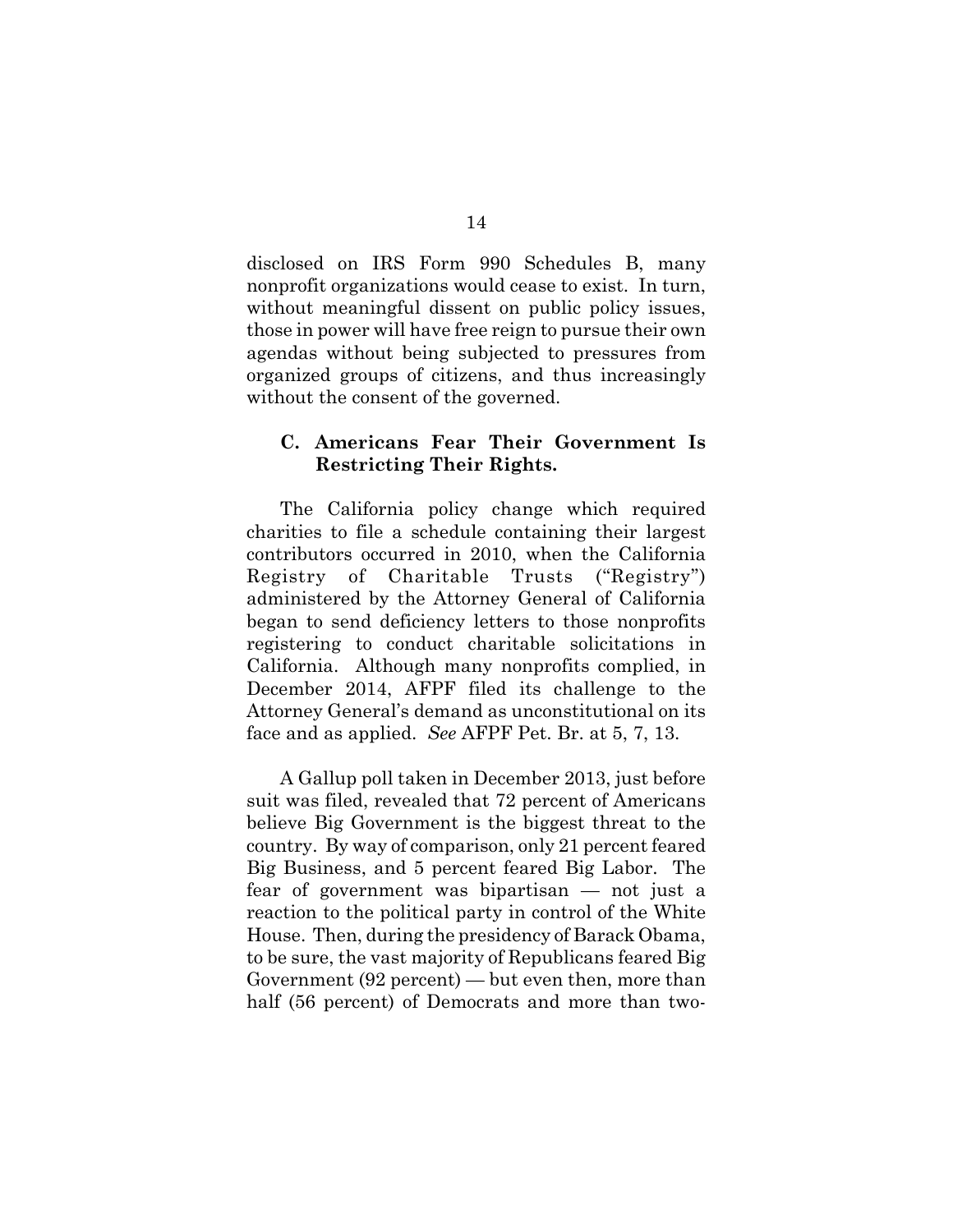thirds (71 percent) of Independents also feared Big Government.<sup>15</sup>

 The view held by many donors is that, by contributing to a nonprofit organization which is disfavored by the "ruling class," they will paint a target on their backs. That is not an outlier position — it is common, observed wisdom. While this litigation was pending in the Ninth Circuit, *USA Today* reported that a Harris Poll revealed that 92 percent of Americans "think their rights are under siege... Americans are most concerned that their freedom of speech (48%), right to bear arms (47%) and right to equal justice (41%) are at risk."16

The concerns of Americans in our "cancel culture" are widespread, and those concerns are certainly shared by the donor class, as discussed in a recent *USA Today* op-ed.

Millions of Americans today are afraid to express their opinions on matters of public importance. A summer poll by the Cato Institute found that 62% of Americans were afraid to reveal their opinions; nearly onethird (32%) of employed Americans feared that they would lose their job or miss out on career opportunities if their views became known.

<sup>15</sup> *See* J. Jones, "Record High in U.S. Say Big Government Greatest Threat," *Gallup* (Dec. 18, 2013).

 $16$  J. Bote, "92% of Americans think their basic rights are being threatened, new poll shows," *USA Today* (Dec. 16, 2019).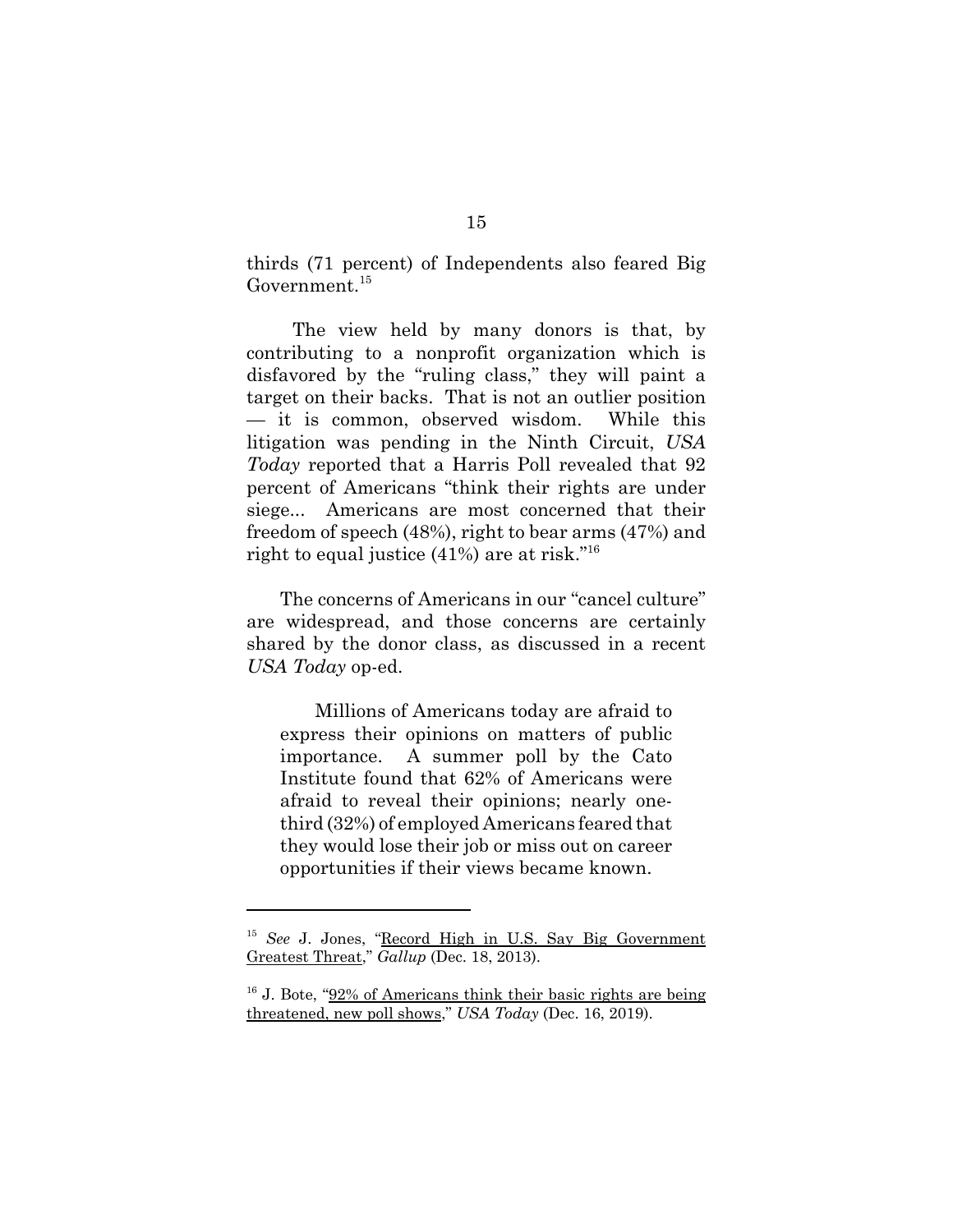Out of fear of harassment or social banishment, many donors to certain causes prefer to make their gifts anonymously. Unfortunately, some politicians today want to require charities to turn over their donor lists to the state....

Politicians may be seeking donor information...to create informal enemy lists.... [J.C. Braceras, "Freedom of association is under attack. Will the Supreme Court protect it?" *USA Today* (Jan. 25, 2021).]

# **D. Americans Believe that Some State Attorneys General Are Acting as Hyper-Partisan Activists.**

While Respondent wants this Court to believe that state attorneys general do not allow politics to affect their actions, there is little reason for the public or donors to adopt that view. NBC News reported last November that state attorneys general filed 148 multistate lawsuits against the Trump Administration — nearly double those against the Obama and Bush Administrations. The article explained: "[i]t's routine for attorneys general to sue the federal government, but experts say the sharp rise signifies the growing partisan and legal divide with Washington." Only six lawsuits involved a Republican attorney general. "California's Democratic attorney general, Xavier Becerra, has been part of the most multistate lawsuits...." E. Ortiz, "State attorneys general have sued Trump's administration 138 times – nearly double that of Obama and Bush," *NBC News* (Nov. 16, 2020).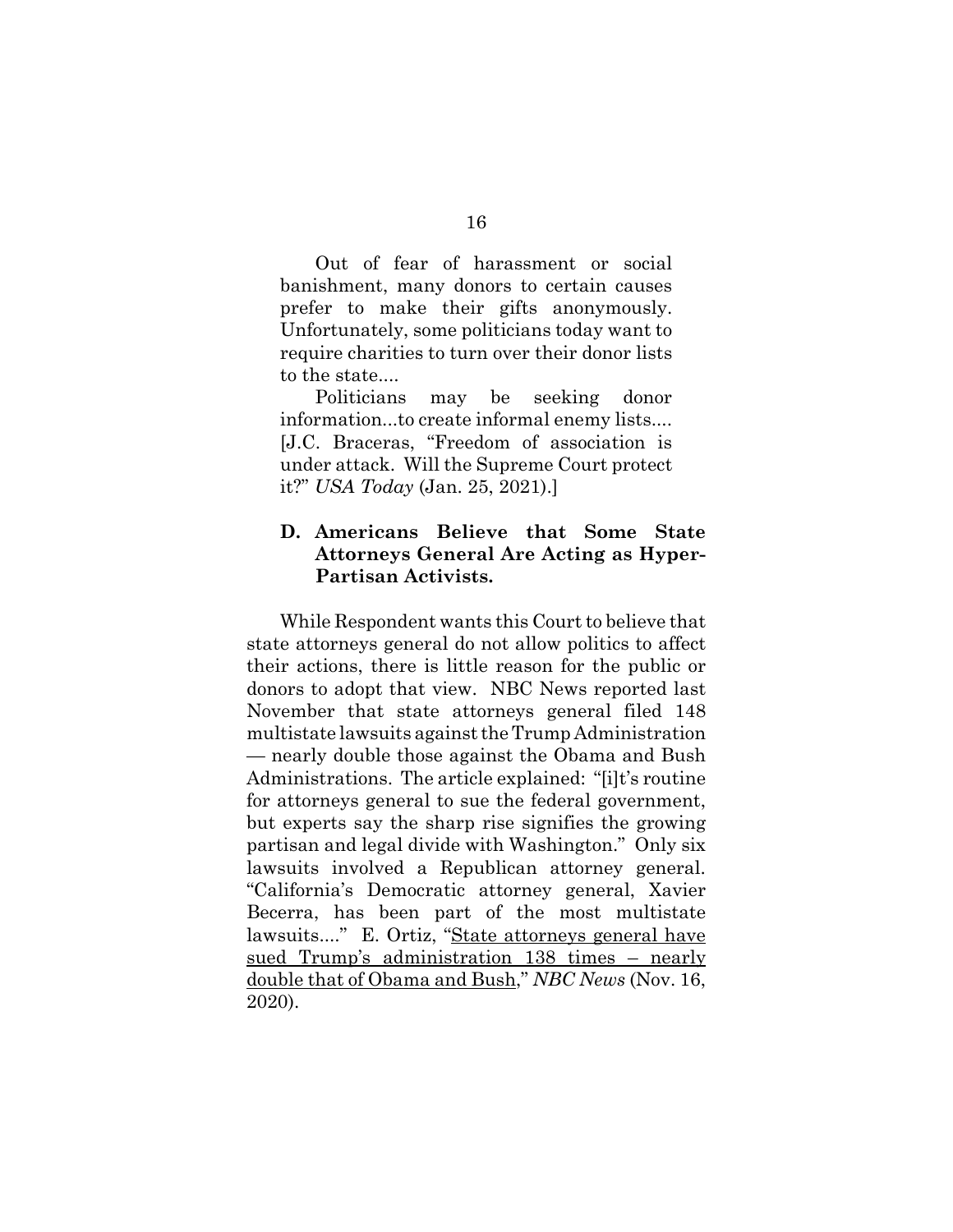When the Center for Medical Progress conducted an undercover investigation into Planned Parenthood, capturing discussions about the illegal sale of aborted baby parts, then-California Attorney General Kamala Harris expressed no interest in that activity, but rather arranged for the arrest of the investigative reporters. *See* S. Greenhut, "Planned Parenthood's California Counsel," *City Journal*, (Sept. 11, 2015). AG Harris apparently arranged for a raid on the home of the reporter — David Daleiden. "California's prosecutors charged Daleiden and an associate with 15 felonies for filming Planned Parenthood staff without their permission — the only known instance of undercover journalists being criminally prosecuted in California history." L. Wilkinson, "Kamala Harris's troubling record as California's attorney general," *The Spectator* (Aug. 14, 2020).

Other than California, the one state most aggressively supporting the push for unredacted Schedules B has been New York. In August 2020, "New York Attorney General Letitia James announced ... she has filed a lawsuit to dissolve the National Rifle Association." J.T. Fetch, "NRA strikes back against New York attorney general, claims lawsuit was political attack," WRGB (Aug. 6, 2020).

Historians have never verified the quotation attributed to Thomas Jefferson, that "[w]hen government fears the people, there is liberty. When the people fear the government, there is tyranny." There is nonetheless a great deal of history accurately reflected in that saying. These *amici* view this case as a vitally important opportunity for this Court — as a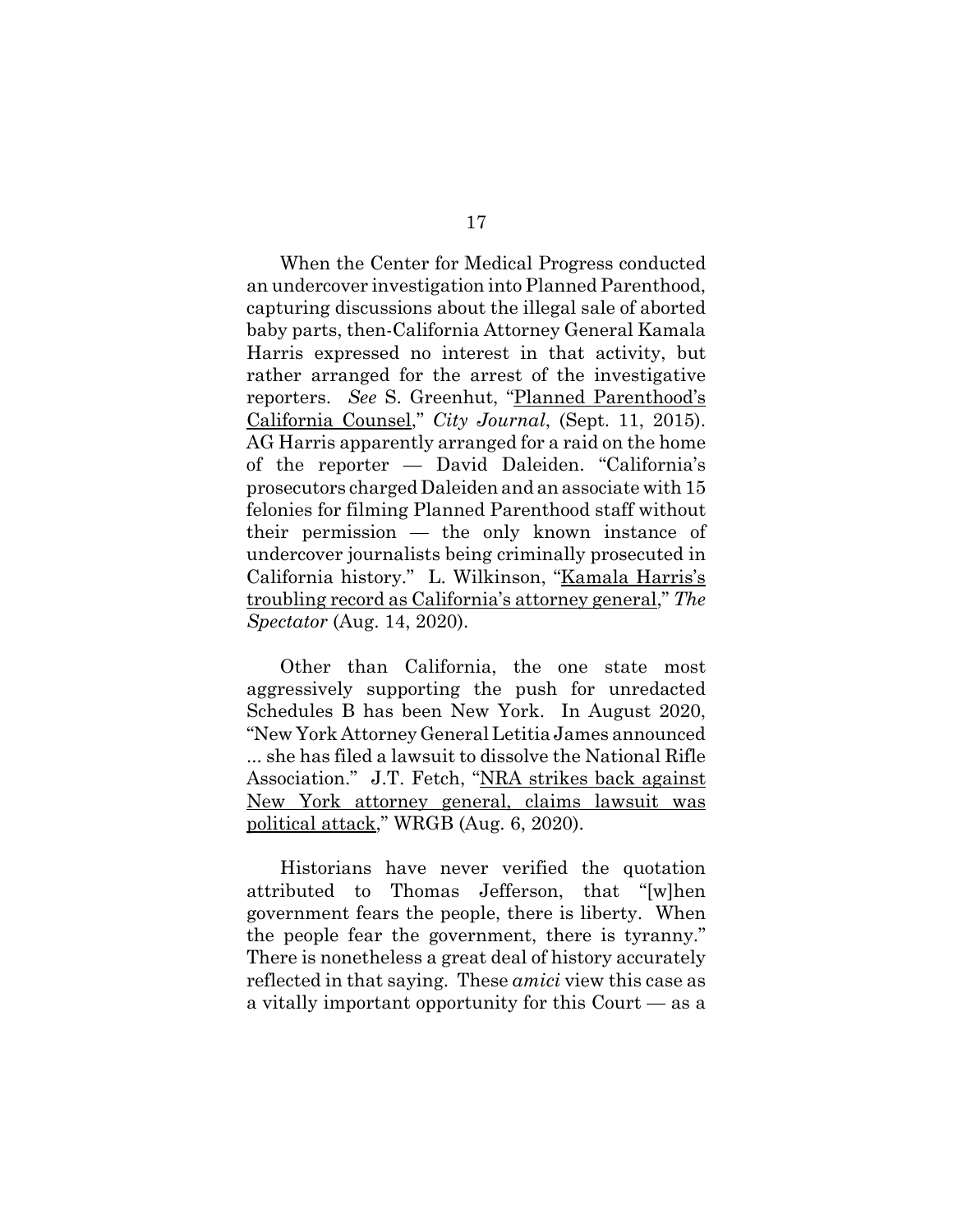guardian of the constitutional rights of the people — to constrain the arbitrary power of state governments, and to protect the constitutional rights of the people and the foundational principle of anonymity.

# **II. FORCED DISCLOSURE VIOLATES THE TIME-HONORED RULE OF ANONYMITY WHICH PROTECTS THE SOVEREIGNTY OF THE PEOPLE.**

As discussed in Section I, *supra*, all five First Amendment freedoms are implicated by California's requirement that no nonprofit may solicit funds in California without registration, reporting, and disclosure of its largest donors. Although the statute does not use the terminology of "licensure," that is exactly what registration requires. Prior to publishing its sentiments to Californians — typically through distribution of written materials through the mail and seeking contributions, a nonprofit must register with the State. To register, it must disclose its donors. *See* AFPF Pet. Br. at 5-6. Thus, that statutory scheme includes multiple violations of the Freedom of the Press protected rights — Anonymity, no Licensure, and no Prior Restraint. The Anonymity principle is also embodied in the Right of Assembly/Association.

## **A. The Founders Understood the Historical Battle to Protect Anonymity that California Has Disregarded.**

In McIntyre v. Ohio Elections Commission, 514 U.S. 334 (1995), Justice Thomas, concurring in the judgment, found the anonymity principle reflected in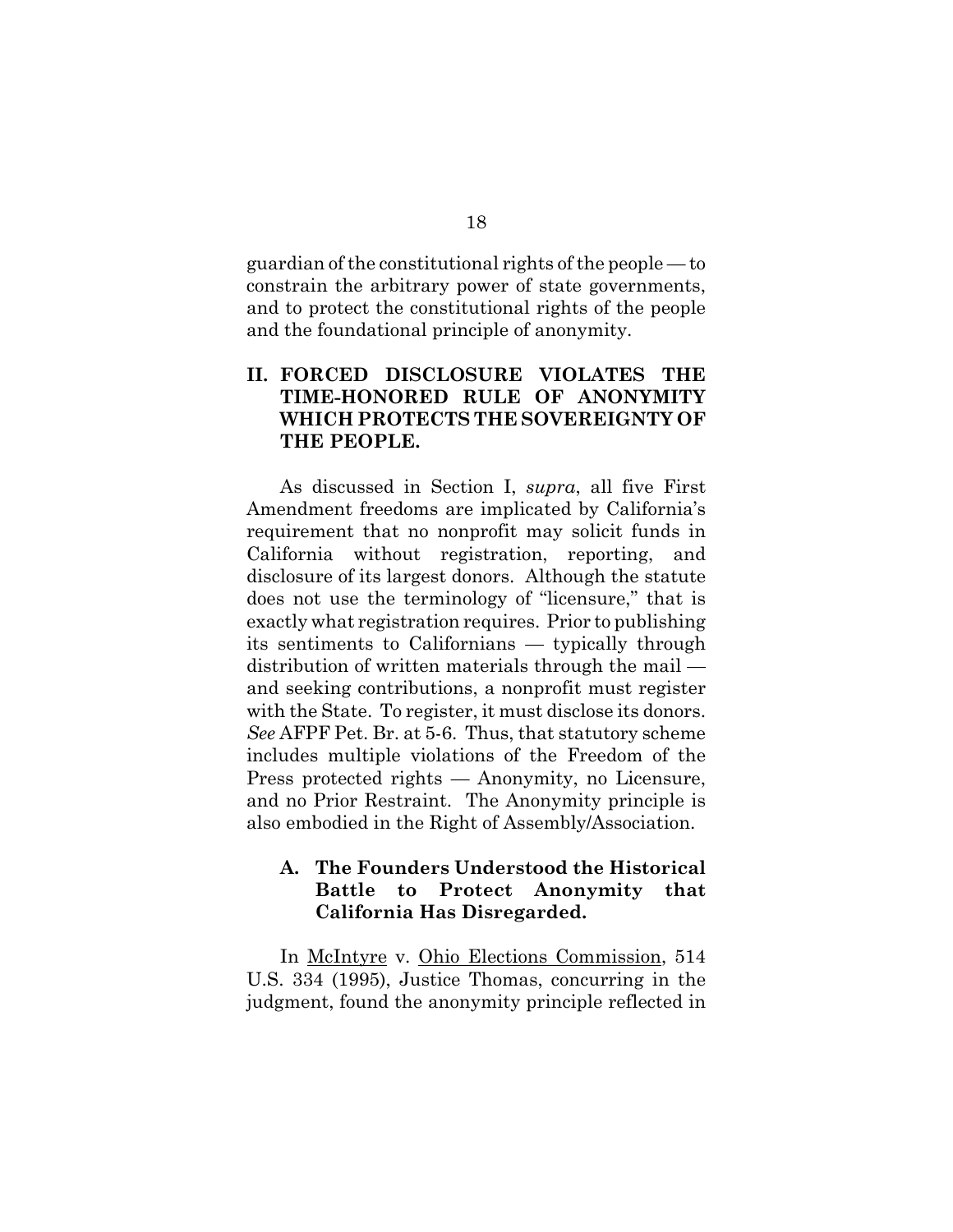"the historical evidence ... that Founding-era Americans opposed attempts to require that anonymous authors reveal their identities on the ground that forced disclosure violated the 'freedom of the press.'" *Id*. at 361 (Thomas, J., concurring). The anonymity principle had been developed in England well before America's founding.

A strict licensing ordinance was issued in 1637 by the Star Chamber, the terms of which "provided an elaborate scheme of licensing designed to prevent the appearance of unlicensed books," including the requirement that "**all books were to bear the names of the printer and the author**." Sources of Our Liberties at 242 (Perry, ed., Amer. Bar. Found.: N.Y.U. Press 1972) (emphasis added).

In 1643, the poet John Milton challenged this English system of licensing, "attack[ing] government censorship in a well-reasoned treatise entitled *Areopagitica: A Speech of Mr. John Milton for the Liberty of Unlicensed Printing, to the Parliament of England*<sup>17</sup> ..., which he did not bother to register," as required by the existing licensing laws. W. Davis, Eastern & Western History, Thought & Culture 1600- 1815 at 25-26 (Univ. Press of America: 1993). Milton's eloquent support of the freedom of the press remains unsurpassed:

[T]hough all the windes of doctrin were let loose to play upon the earth, so Truth be in the

<sup>17</sup> *See* J. Milton, Areopagitica (Liberty Fund: 1999).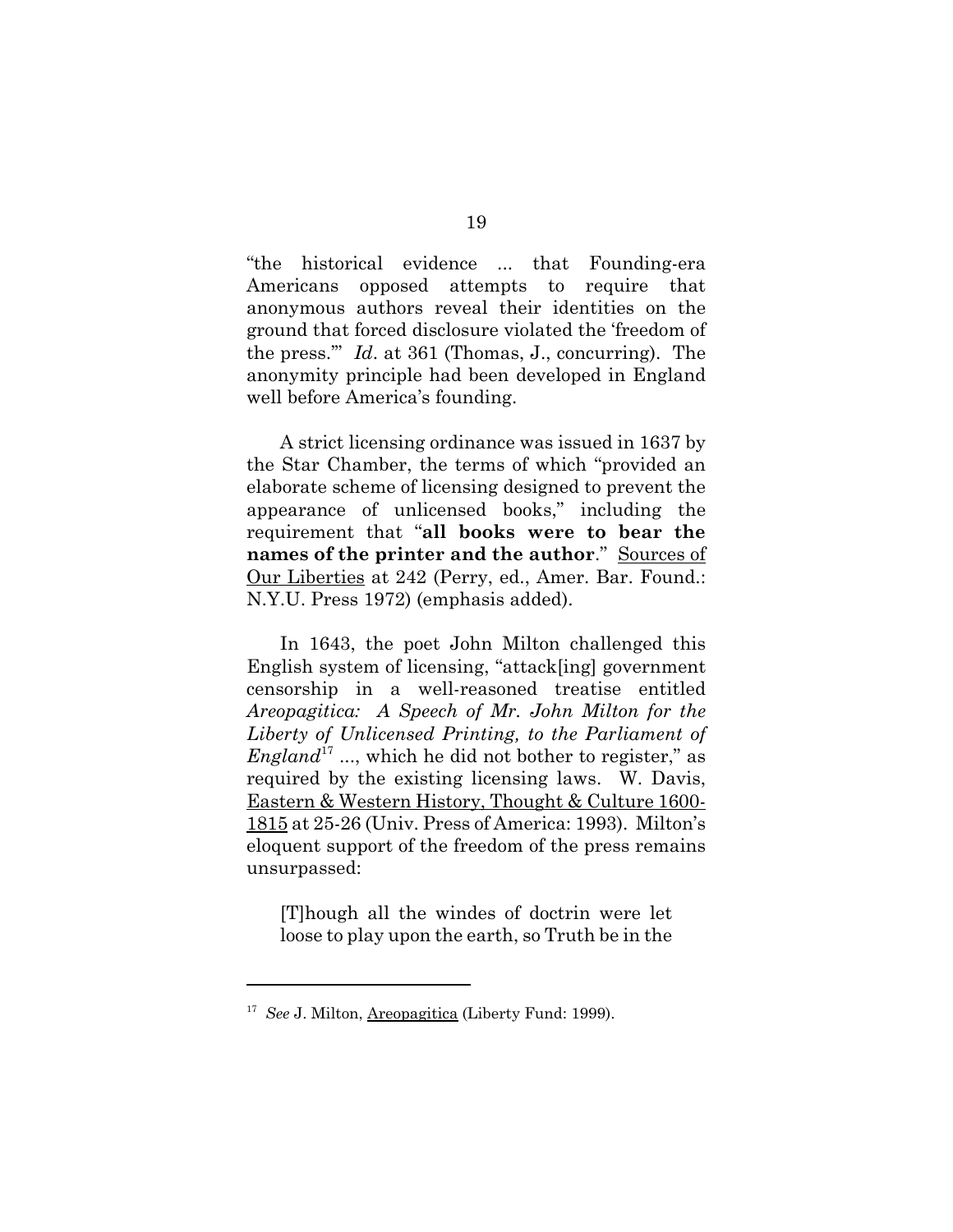field, we do injuriously by licencing and prohibiting to misdoubt her strength. Let her and Falshood grapple; who ever knew Truth put to the wors, in a free and open encounter. Her confuting is the best and surest suppressing.... What a collusion is this, whenas we are exhorted by the wise man to use diligence, *to seek for wisdom as for hidd'n treasures* early and late, that another order shall enjoyn us to know nothing but by statute. [Areopagitica at 45-46.]

Fifty years after Milton published his *Areopagitica* treatise, the English Parliament allowed a successor licensing act to expire, freeing the press. *See Sources of our Liberties* at 243. Seventy-five years after that, Sir William Blackstone could write with confidence that "[t]he liberty of the press is indeed essential to the nature of a free state." IV W. Blackstone, Commentaries on the Laws of England ("Blackstone's Commentaries") at 151 (U. of Chicago Press facsimile edition: 1769). Blackstone explained that the liberty of the press "consists" of two governing principles. First, the civil government may "lay[] no *previous* restraints upon publications" (emphasis original); and second, "[e]very freeman has an undoubted right to lay what sentiments he pleases before the public." *Id*. Otherwise, Blackstone concluded:

To subject the press to the restrictive power of a licenser, as was formerly done ... is to subject all freedom of sentiment to the prejudices of one man, and make him the arbitrary and infallible judge of all controverted points in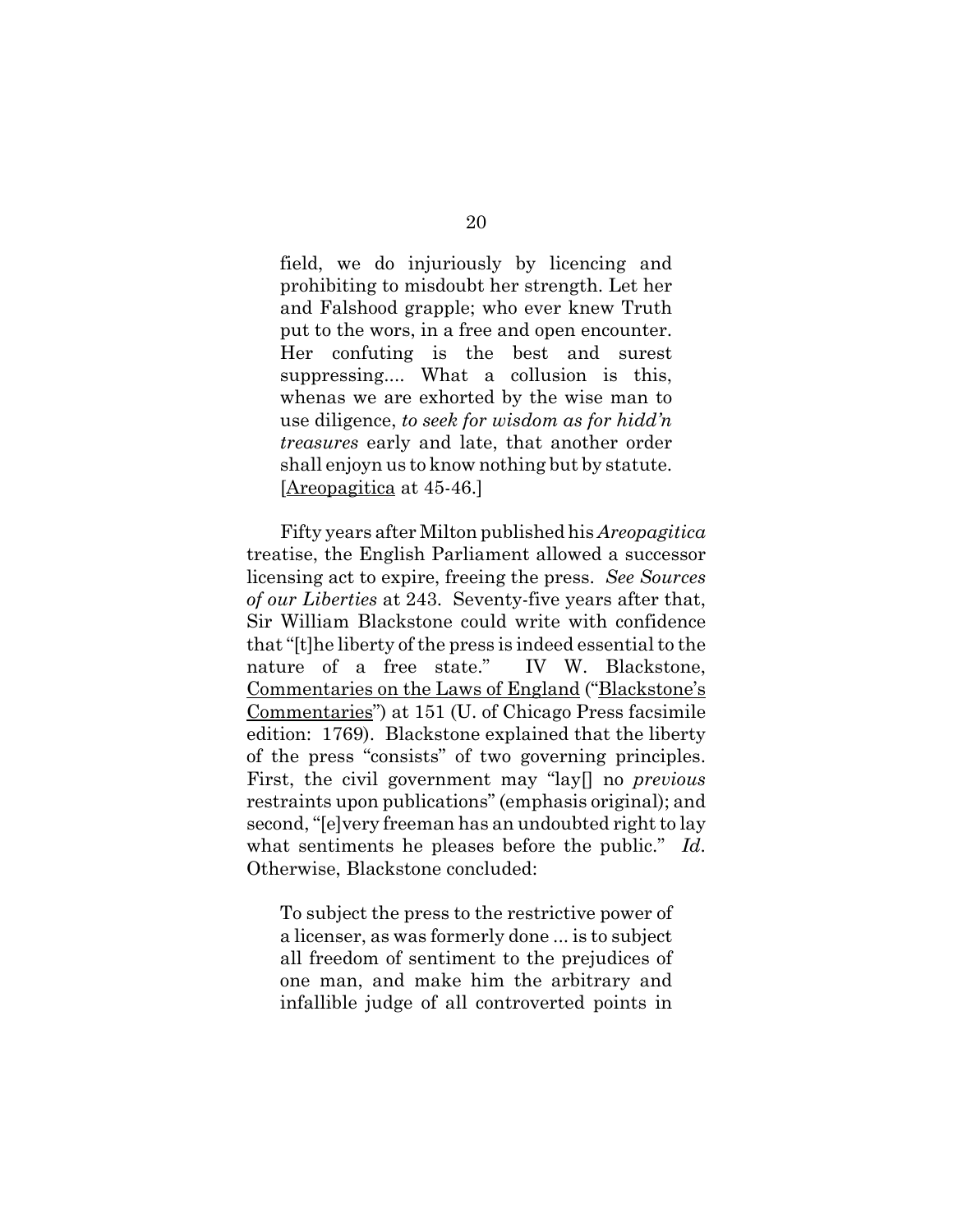learning, religion, and government." [*Id*. at 152.]

Blackstone asserted that the liberty of the press was established in England in 1694. Blackstone's Commentaries at 152, n.2. Prior to that time, no person could lawfully publish anything without having first secured a license to do so from the crown. As Blackstone explained it:

The art of printing, soon after it's [sic] introduction, was looked upon ... as merely a matter of state, and subject to the coercion of the crown. It was therefore regulated ... by the king's proclamations, prohibitions, charters of privilege and of licence, and finally by the decrees of the court of starchamber which limited the number of printers, and of presses which each should employ, and prohibited new publications unless previously approved by proper licensers. [*Id*.]

Disregarding these historical principles, the court of appeals below concluded that no nonprofit may send solicitations through the mail to California without first obtaining a license, because it claimed that such forced disclosure of donors was a helpful tool in preventing fraud. *See* AFPF v. Becerra at 1011. This finding cuts the very heart out of the freedom of the press. As Blackstone noted, the press guarantee was deliberately designed to limit the government to punishing an individual's committing "fraud" **after** it has been perpetrated, not **before** by imposing prior restraints upon **all** publishers, legitimate and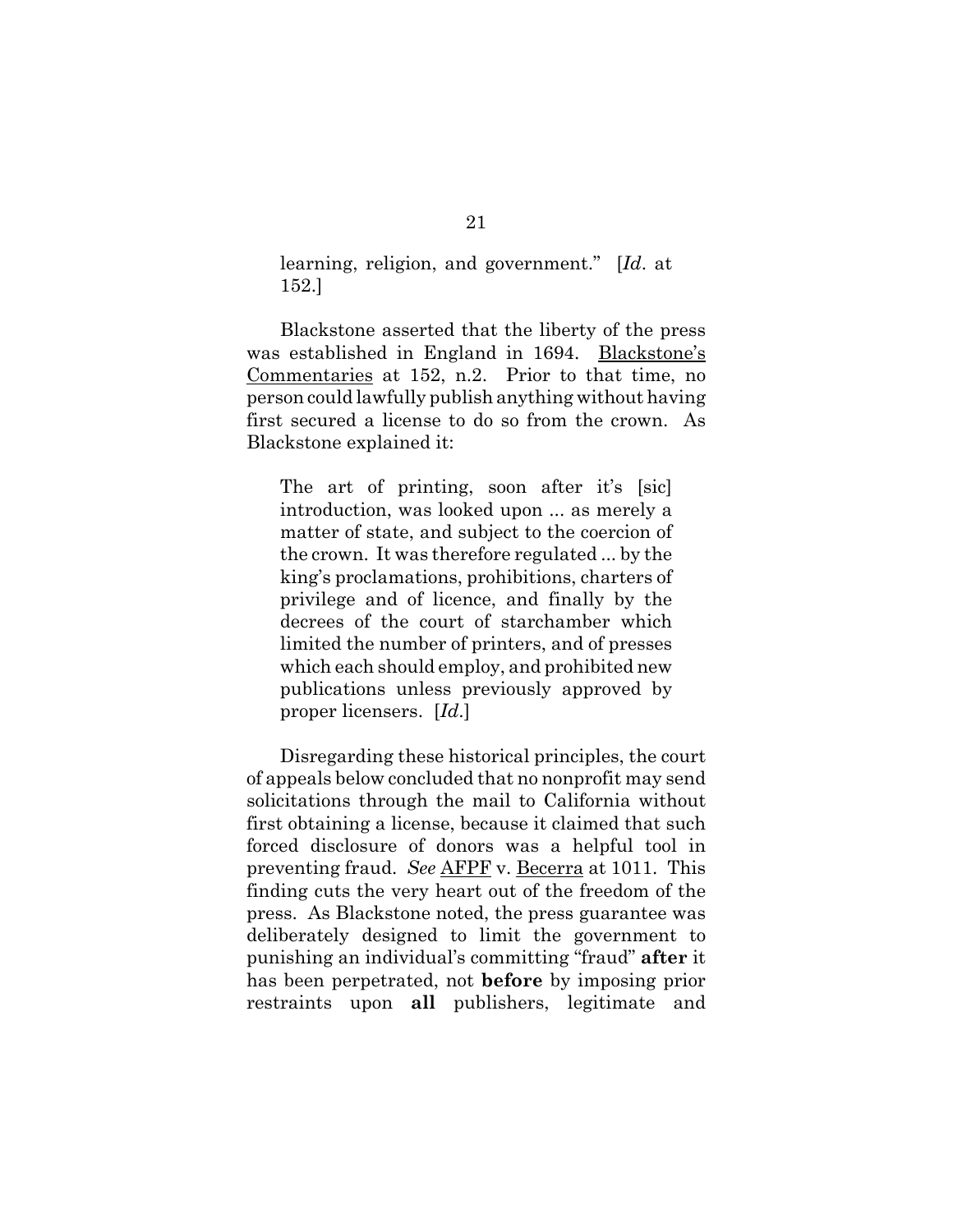illegitimate alike. The court of appeals simply ignored this venerable rule, joining ranks with the Star Chamber by ruling that it is perfectly legitimate for California to take "reasonable" steps to "deter" fraud by requiring disclosure. *Id*.

## **B. The American Principle of Anonymity Is Predicated on the Sovereignty of the People.**

The American principle of anonymity was built upon the hard-earned rights of Englishmen, but developed on a foundation quite different from the system that existed in England. Where sovereignty is vested in a monarch, the government can be expected to assert the power and right to know everything that happens in the society which could undermine the government. Of particular interest to monarchs is the identity of those subjects who would dare to criticize their government. In Talley v. California, 362 U.S. 60 (1960), Justice Black recounted the manner in which the English system suppressed dissent by forcing dissenters to reveal their identities:

The obnoxious **press licensing law** of England, which was also enforced on the Colonies was due in part to the knowledge that exposure of the names of printers, writers and distributors would lessen the circulation of literature **critical of the government**. The old **seditious libel cases** in England show the lengths to which government had to go to find out who was responsible for books that were obnoxious to the rulers.... Before the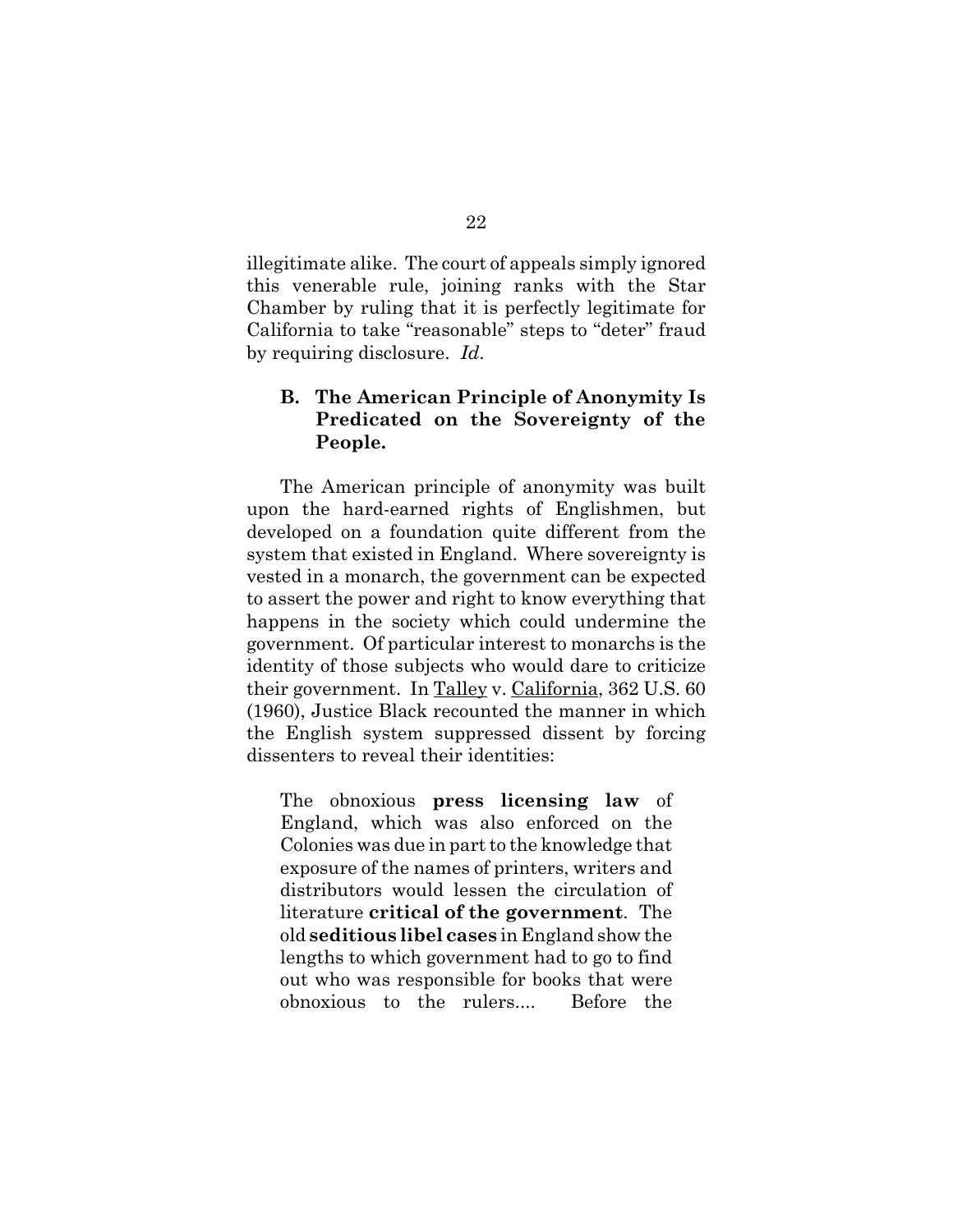Revolutionary War colonial patriots frequently had to **conceal their authorship** or distribution of literature that easily could have brought down on them prosecutions by English-controlled courts. [*Id.* at 64-65 (emphasis added).]

Freed from the English monarch, sovereignty in the United States has always been vested in the People. The right to govern is not divinely conferred; rather, "Governments are instituted among Men, deriving their just Powers from the Consent of the Governed." (Declaration of Independence.) Government officials serve — they do not rule. Government officials do not embody the government they only are loaned the reins of government for a season.

In a constitutional republic, anonymity protects the people's full participation in the people's business, because the people are the principals and the government officials are their agents and representatives. Anonymity has a rich heritage from the founding era onward, as revealed by a short excerpt of that history, as told by Justice Stevens:

That [anonymity] tradition is most famously embodied in the Federalist Papers, authored by James Madison, Alexander Hamilton, and John Jay, but signed "Publius." Publius' opponents, the Anti-Federalists, also tended to publish under pseudonyms. [McIntyre at 343] n.6.]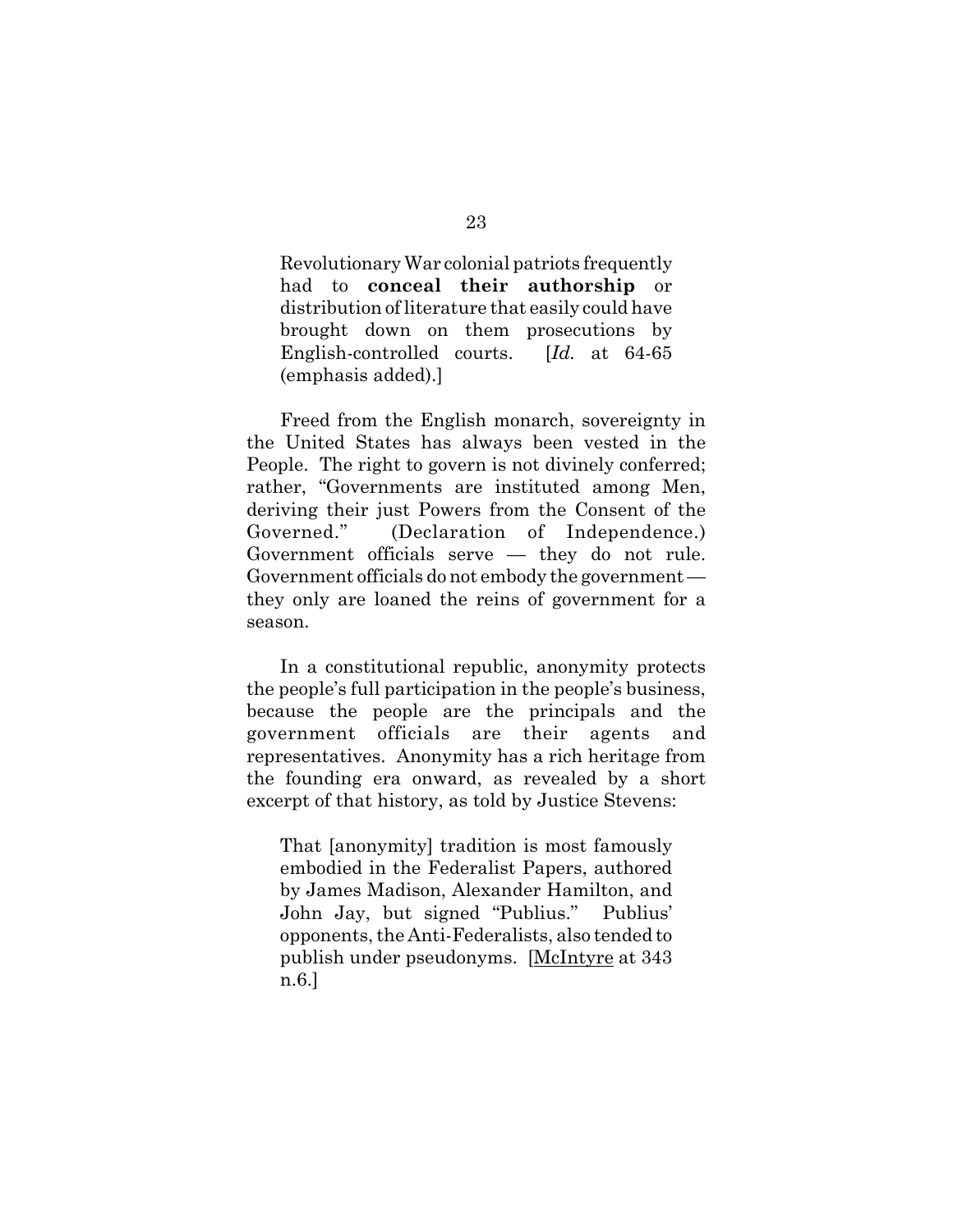The American principle of anonymity, restricting what government officials can force us to reveal about our activities to them or to others, is constitutionally grounded in First Amendment freedoms of press and association. Its application ranges from pamphlets to television ads, from grassroots lobbying to memberships in voluntary societies, from public policy litigation to direct mail and online communications including solicitation of contributions.

## **C. This Court's Press Decisions Have Guaranteed the Anonymous Entry and Participation in the Marketplace of Ideas without a License.**

Although the challenged disclosure of large donors is just a part of the state law requiring registration, the entire scheme of state charitable solicitation laws is repugnant to the freedom of the press as it has been applied by this Court. Indeed, a brief review of the right to anonymity shows how it protects a sovereign people from the tyranny of both the government and of the mob.

#### **1. No Required License.**

In 1938, this Court held "invalid on its face" a city ordinance prohibiting a person from distributing any written "literature of any kind ... without first obtaining written permission from the City Manager of the City of Griffin [Georgia]." Lovell v. Griffin, 303 U.S. 444, 447, 451 (1938). Refusing to consider the purported interests of the city to maintain "public order," or "littering," the Court found that the very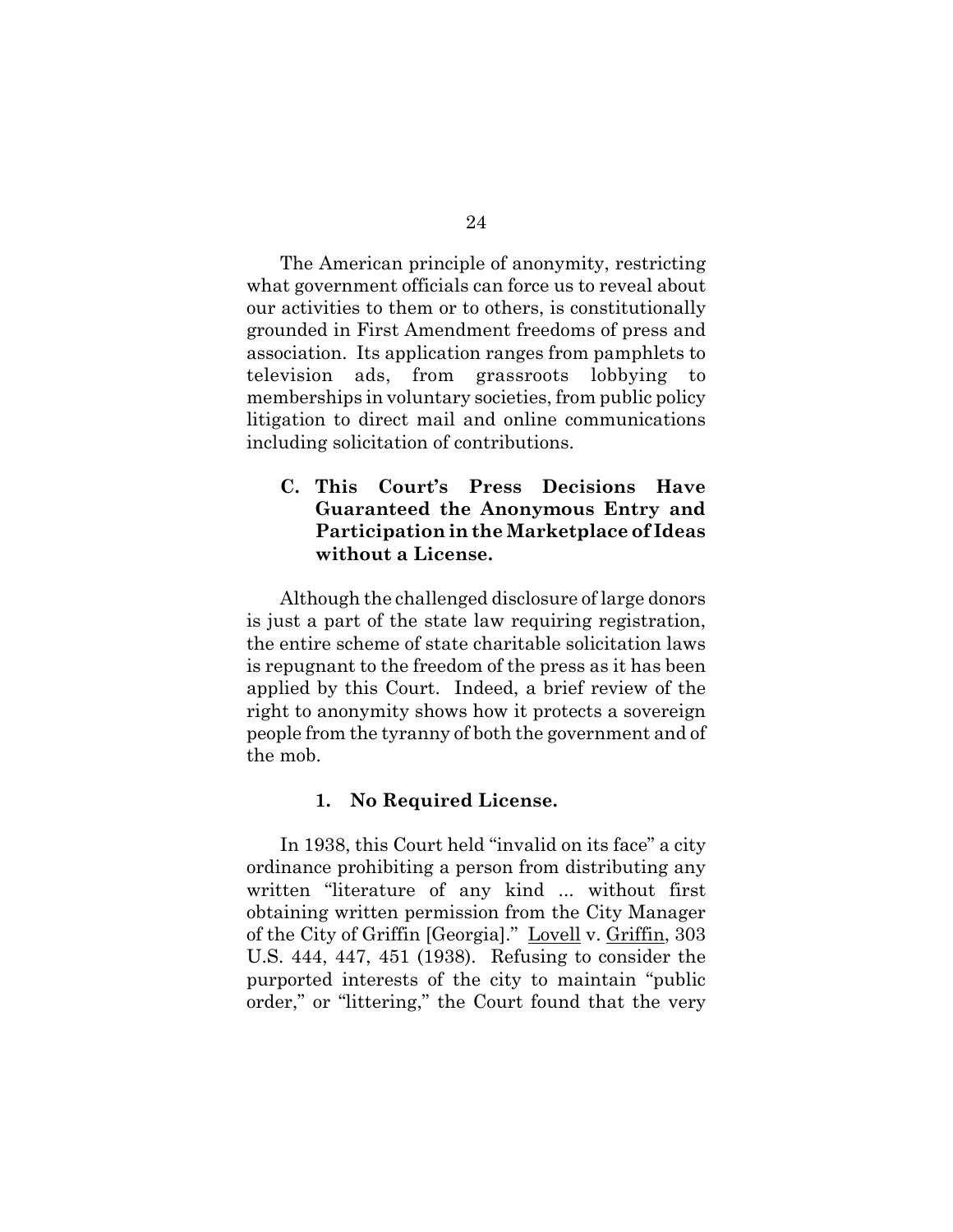"character" of the ordinance "strikes at the very foundation of the freedom of the press by subjecting it to license and censorship." *Id.* at 451.

Sixty-four years later, in Watchtower v. Village of Stratton, 536 U.S. 150 (2002), the Court struck down another municipal ordinance requiring one to obtain a permit before engaging in door-to-door advocacy and to display a permit with the person's name upon demand. Justice Stevens explained:

 $[i]$ t is offensive — not only to the values protected by the First Amendment, but to the very notion of a free society  $-$  that in the context of everyday public discourse a citizen must first inform the government of her desire to speak to her neighbors and then obtain a permit to do so. [*Id*. at 166.]

In short, by its no-licensing rule, the freedom of press prohibits the government from requiring a person to identify himself to government before entering the marketplace of ideas — either in person, by mail, by phone, or via the Internet — because every freeman has the right of self-censorship, free from the heavy hand of a government-imposed licensing system.

#### **2. No Compelled Disclosure of Identity.**

In Talley v. California, the Court declared unconstitutional a Los Angeles City ordinance requiring those who disseminate hand-bills to state, on their face, the identity of those who printed, wrote,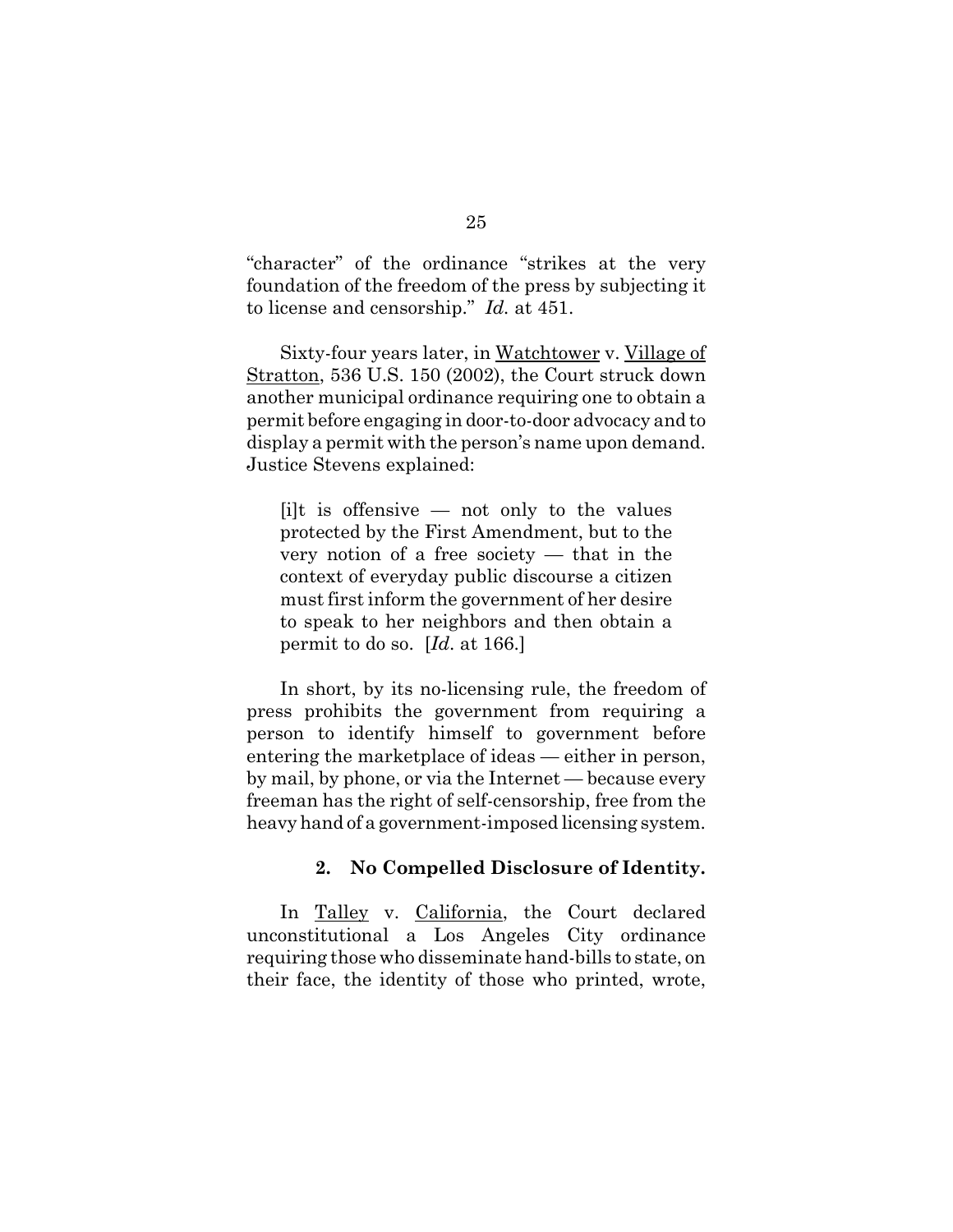compiled, manufactured, and distributed them. Justice Black explained the Court's concern:

There can be no doubt that such an **identification requirement** would tend to restrict freedom to distribute information and thereby freedom of expression....

**Anonymous** pamphlets, leaflets, brochures and even books have played an important role in the progress of mankind. Persecuted groups and sects from time to time throughout history have been able to criticize oppressive practices and laws either **anonymously** or not at all.... Even the Federalist Papers ... were published under **fictitious names**. It is plain that **anonymity** has sometimes been assumed for the most constructive purposes. [*Id*. at 64-65 (emphasis added).]

Thirty-five years later, in McIntyre v. Ohio Elections Commission, the Court struck down an Ohio election statute which prohibited distribution of political campaign literature not containing the name and address of the person or campaign official issuing the literature. Justice Stevens explained:

[T]he interest in having anonymous works enter the marketplace of ideas unquestionably outweighs any public interest in requiring disclosure as a condition of entry. Accordingly, an **author's decision to remain anonymous**, like other decisions concerning omissions or additions to the content of a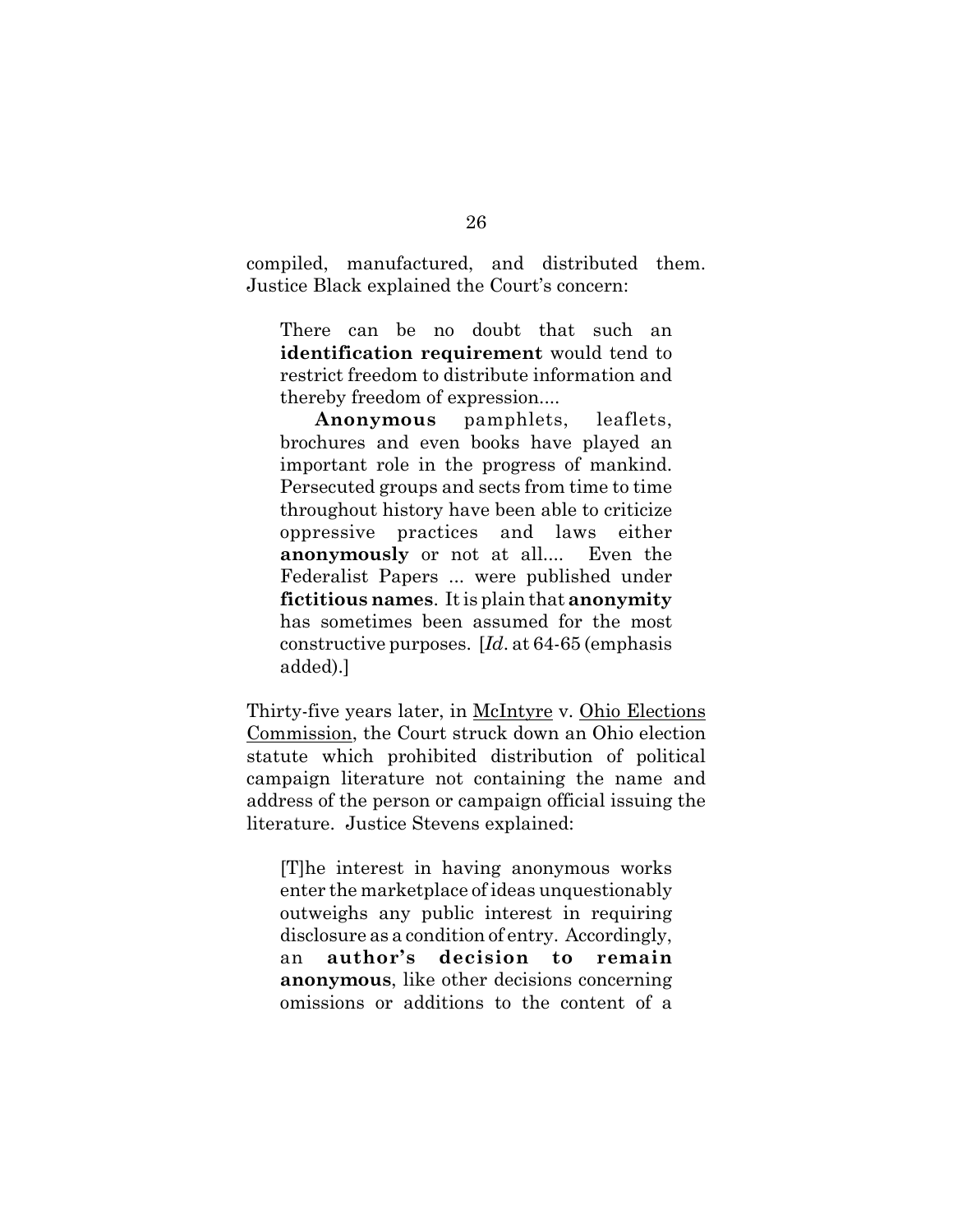### publication, is ... protected by the First Amendment. [*Id*. at 342 (emphasis added).]

The McIntyre rule protects the sovereignty of the individual against forced disclosure of his identity even if the purpose of the disclosure requirement is to make the market participant accountable to one other than a government official. Just as these venerable precedents protect the speaker's anonymity, they should be applied here to protect the anonymity of those persons who fund the speaker.

### **D. The Freedom to Assemble and Associate to Advocate Anonymously.**

Justice Harlan's opinion in NAACP v. Alabama *ex rel*. Patterson, 357 U.S. 449 (1958), provides an eloquent explanation of how principles of anonymity are also grounded in freedom of association, and how they apply irrespective of the particular tactic chosen by government to restrict dissent. In addressing an effort by the Attorney General of Alabama to force disclosure of the membership list of the NAACP of Alabama, Justice Harlan wrote that "Effective advocacy of both public and private points of view, particularly controversial ones, is undeniably enhanced by group association.... Of course, it is immaterial whether the beliefs sought to be advanced by association pertain to political, economic, religious or cultural matters...." *Id*. at 460. He continued, "[i]t is hardly a novel perception that compelled disclosure of affiliation with groups engaged in advocacy may constitute [an] effective ... restraint on freedom of association...." *Id*. at 462.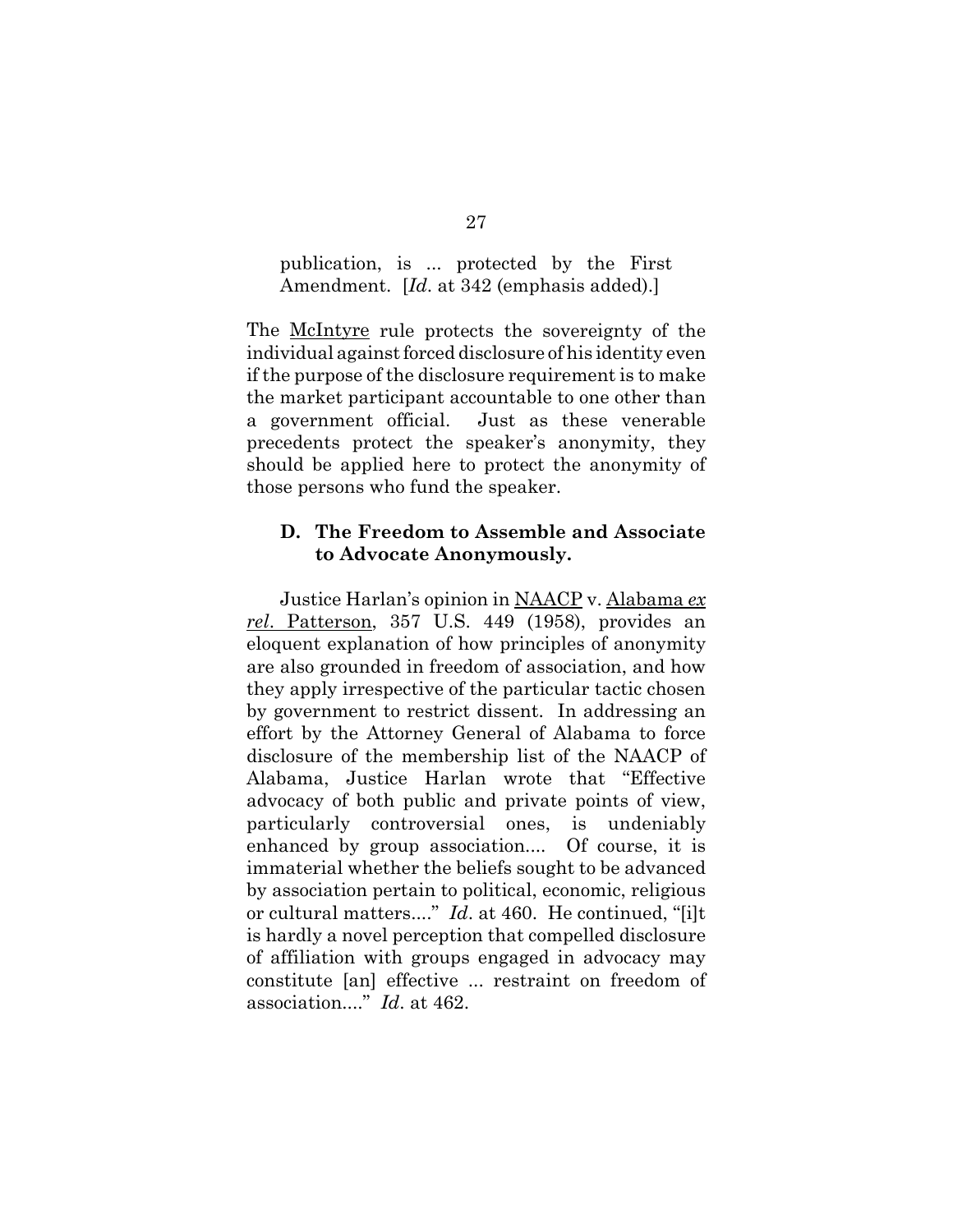Justice Harlan likewise recognized that "abridgment of such rights, even though unintended, may inevitably follow from varied forms of governmental action." *Id*. at 461. An "unconstitutional intimidation of the free exercise of the right to advocate" can manifest itself with "a congressional committee investigating lobbying and of an Act regulating lobbying.... The governmental action challenged may appear to be totally unrelated to protected liberties [such as] [s]tatutes imposing taxes." *Id*. at 461. He drew upon a powerful and painful historical lesson when he found "[c]ompelled disclosure of membership in an organization engaged in advocacy of particular beliefs [to be] of the same order" as a "'requirement that adherents of particular religious faiths or political parties wear identifying arm-bands.'" *Id*. at 462. By the power of this illustration, Justice Harlan teaches us that principles of anonymity are not second-order concerns that can be disregarded or suppressed, but instead are standards indispensable to both the protection of individual liberty and the preservation of our republic.

#### **E. Compelled Disclosure Leads to Abuses.**

Federal law sometimes requires forced disclosures of the identity of political actors to the government or third parties, triggering principles of anonymity. For example, section 203(b)(1) of the Labor Management Reporting and Disclosure Act requires the filing of reports with the Secretary of Labor by:

Every person who pursuant to any agreement or arrangement with an employer **undertakes**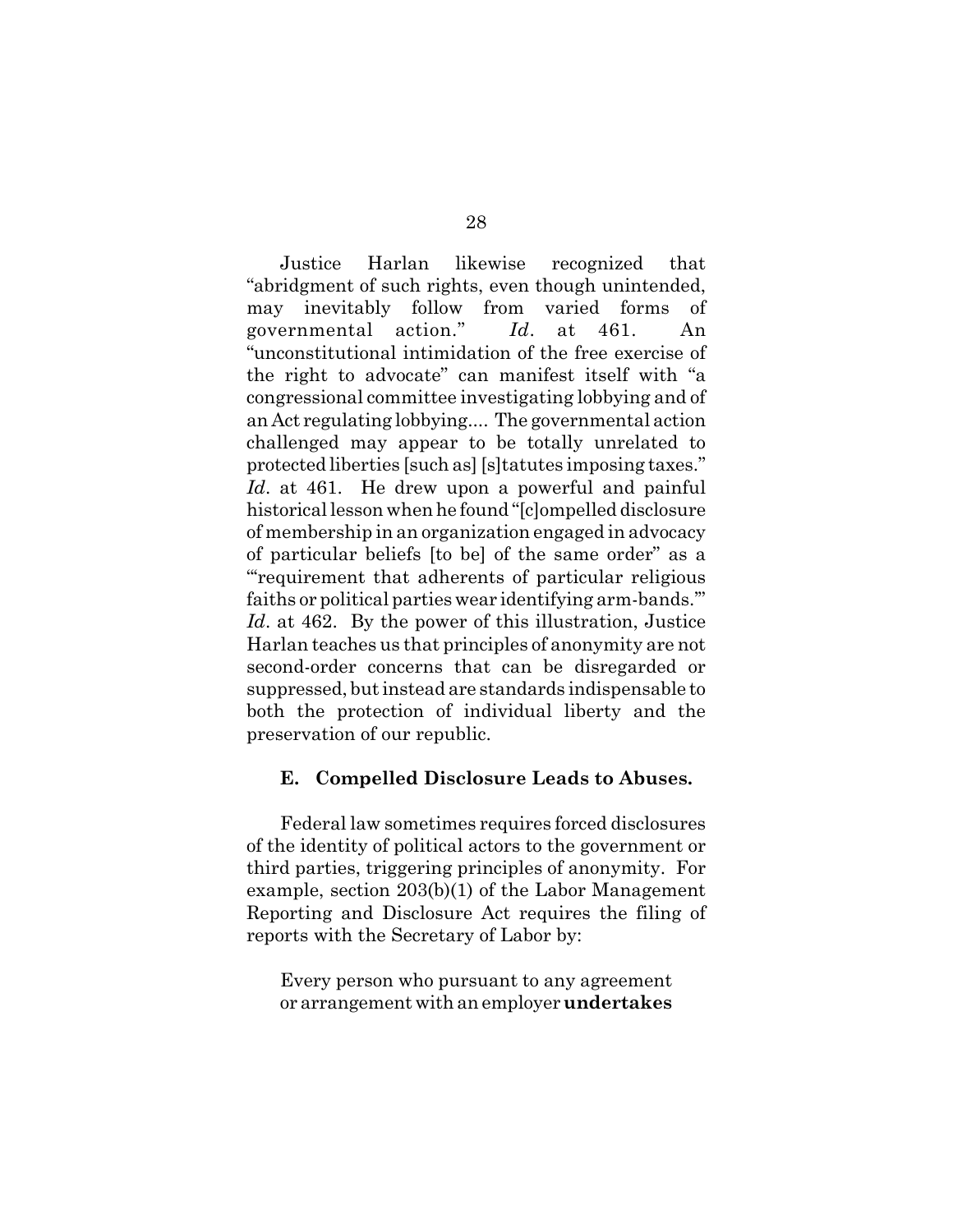**activities** where an object thereof is, directly or indirectly ... (1) to **persuade employees** to exercise or not to exercise, or persuade employees as to the manner of exercising, the right to organize and bargain collectively through representatives of their own choosing. [29 U.S.C. § 433(b) (emphasis added).]

Additionally, civil litigation also can lead to discovery demands requiring evaluation of anonymity principles. One important case illustrating those principles involved both statutory disclosures and discovery in a civil case.

 In May 1973, the AFL-CIO, eleven other national and international labor unions, and some of their affiliates sued the *amicus* National Right to Work Legal Defense and Education Foundation, Inc. (hereinafter "NRWLDEF") for, *inter alia*, failing to report to the Secretary of Labor under section 203(b)(1). NRWLDEF operated as an independent legal aid organization that had a long history of successfully fighting against compulsory unionism. *See* International Union, UAW v. National Right to Work Legal Defense and Education Foundation, Inc., 590 F.2d 1139 (D.C. Cir. 1978), *further proceedings*, 584 F. Supp. 1219 (D.D.C. 1984), *aff'd*, 781 F.2d 928 (D.C. Cir. 1986).

In the ensuing litigation, the plaintiff unions sought to obtain NRWLDEF's contributor list, resulting in a discovery battle over the unions' demand for the names and addresses of all employers and businesses that contributed to NRWLDEF during a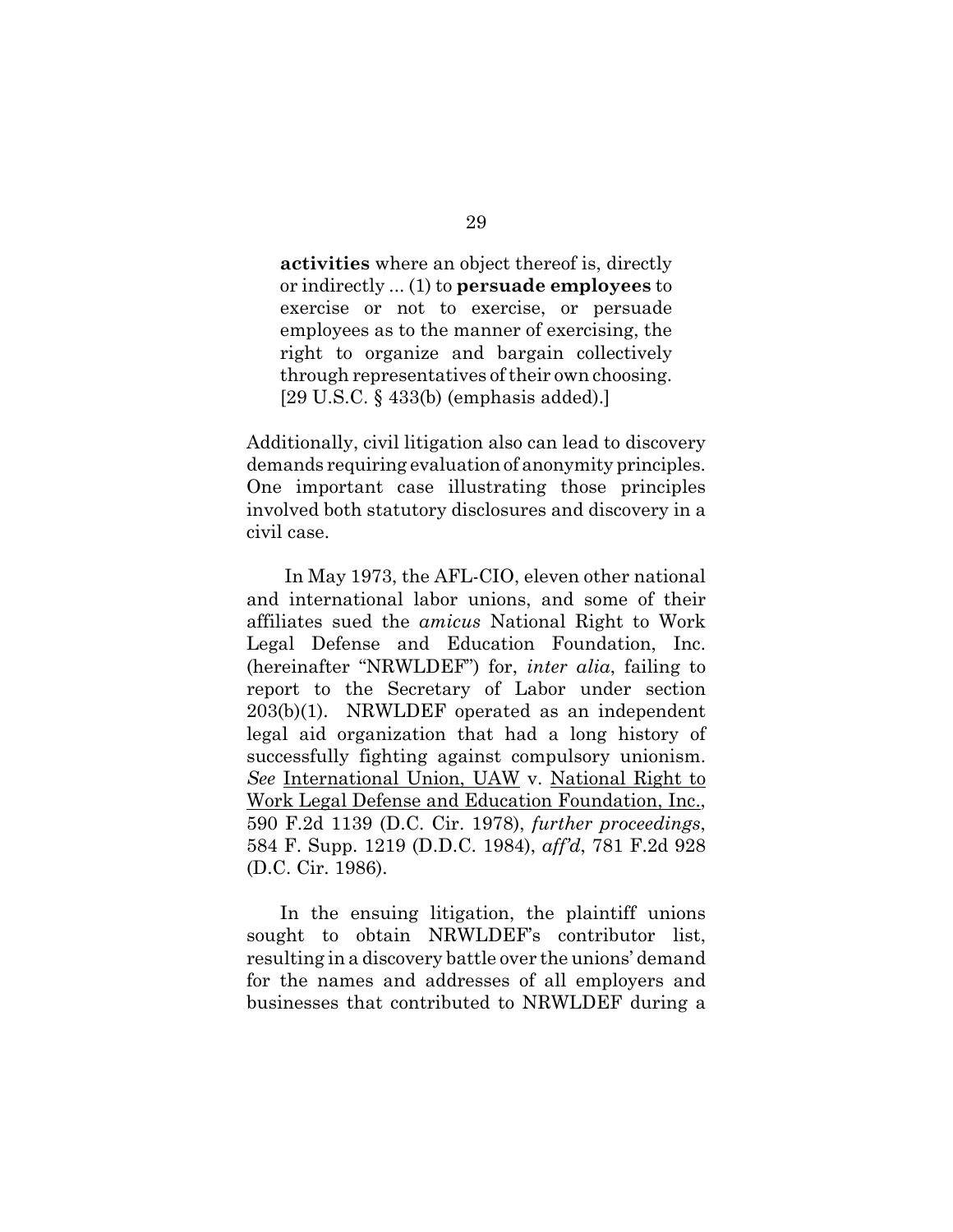certain period. NRWLDEF "refused to disclose the identities of any contributors, asserting constitutional privileges against disclosure and contending that disclosure would result in reprisals against contributors." *Id.* at 1145.

The district court ordered NRWLDEF, *inter alia*, to identify "the thirty-seven donors who contributed between \$500 and \$5,000 in 1971," as well as certain 1972 donors of smaller amounts, and "to disclose the names and addresses of the fifty largest contributors to the Foundation in 1972 and 1973 who were not identified in [NRWLDEF's] own records as employers or businesses." NRWLDEF refused, and the district court, entering adverse findings as Rule 37 sanctions, found that the Foundation had violated the second proviso to 29 U.S.C. § 411(a)(4) (1976). *Id*., at 1145-46.

On appeal, the D.C. Circuit held that NRWLDEF had "asserted a substantial claim of constitutional privilege," citing Justice Harlan in NAACP v. Alabama, 357 U.S. at 462 ("It is hardly a novel perception that compelled disclosure of affiliation with groups engaged in advocacy may constitute ... a restraint on freedom of association...."). "Without doubt, the association itself may assert the right of its members and contributors to withhold their connection with the association." International Union v. NRWLDEF, 590 F.2d at 1152.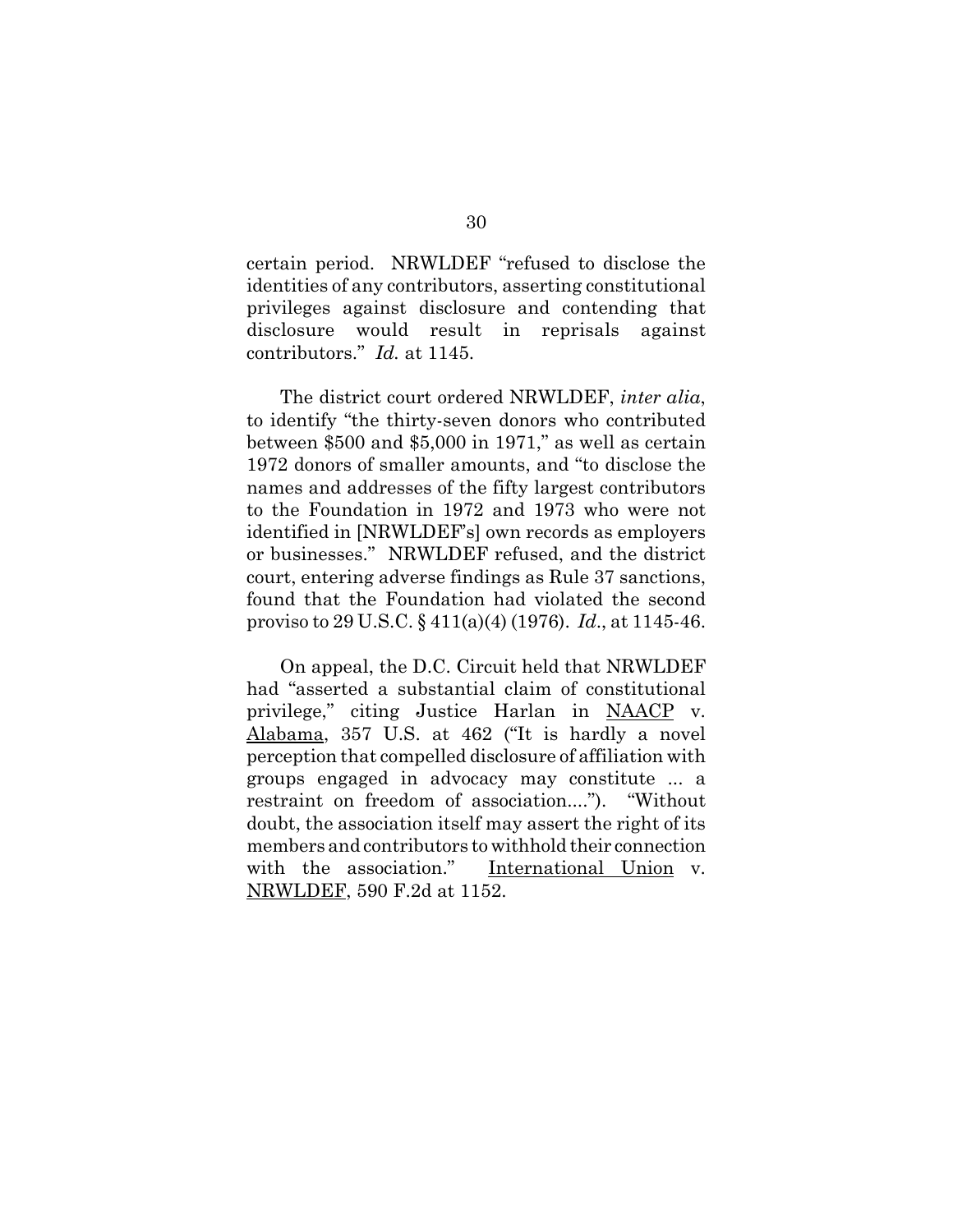# **III. THE CALIFORNIA REQUIREMENT COLLIDES WITH THE SUPREME COURT'S FIRST AMENDMENT PRECEDENTS GOVERNING CHARITABLE SOLICITATIONS.**

The lower court's decision relied on its prior analysis in Center for Competitive Politics v. Harris, 784 F.3d 1307 (9th Cir. 2015) ("CCP"). *See* AFPF at 1009. However, the CCP decision was flawed because it failed to rely on this Court's decisions on regulations and restrictions imposed on charitable solicitation, which is the essential issue of this case. *See* CCP at 1312 (relying on Citizens United v. FEC, 558 U.S. 310 (2010) and Buckley v. Valeo, 424 U.S. 1 (1976)).

In a series of four cases, this Court has addressed the constitutionality of government actions affecting charitable solicitations under the First Amendment.<sup>18</sup> Those cases recognized that charitable solicitation is protected by the First Amendment, that broad prophylactic rules are suspect under the First Amendment, and that states may take action against charitable solicitations when they are actually fraudulent. The Ninth Circuit below utterly failed to consider this directly relevant line of cases, dealing with the specific matter involved: government control of charitable solicitations.

<sup>&</sup>lt;sup>18</sup> Village of Schaumburg v. Citizens for a Better Envt., 444 U.S. 620 (1980); Secretary of State of Maryland v. Joseph H. Munson Co., 467 U.S. 947 (1984); Riley v. National Federation of the Blind of North Carolina, Inc., 487 U.S. 781 (1988); and Madigan v. Telemarketing Associates, 538 U.S. 600 (2003).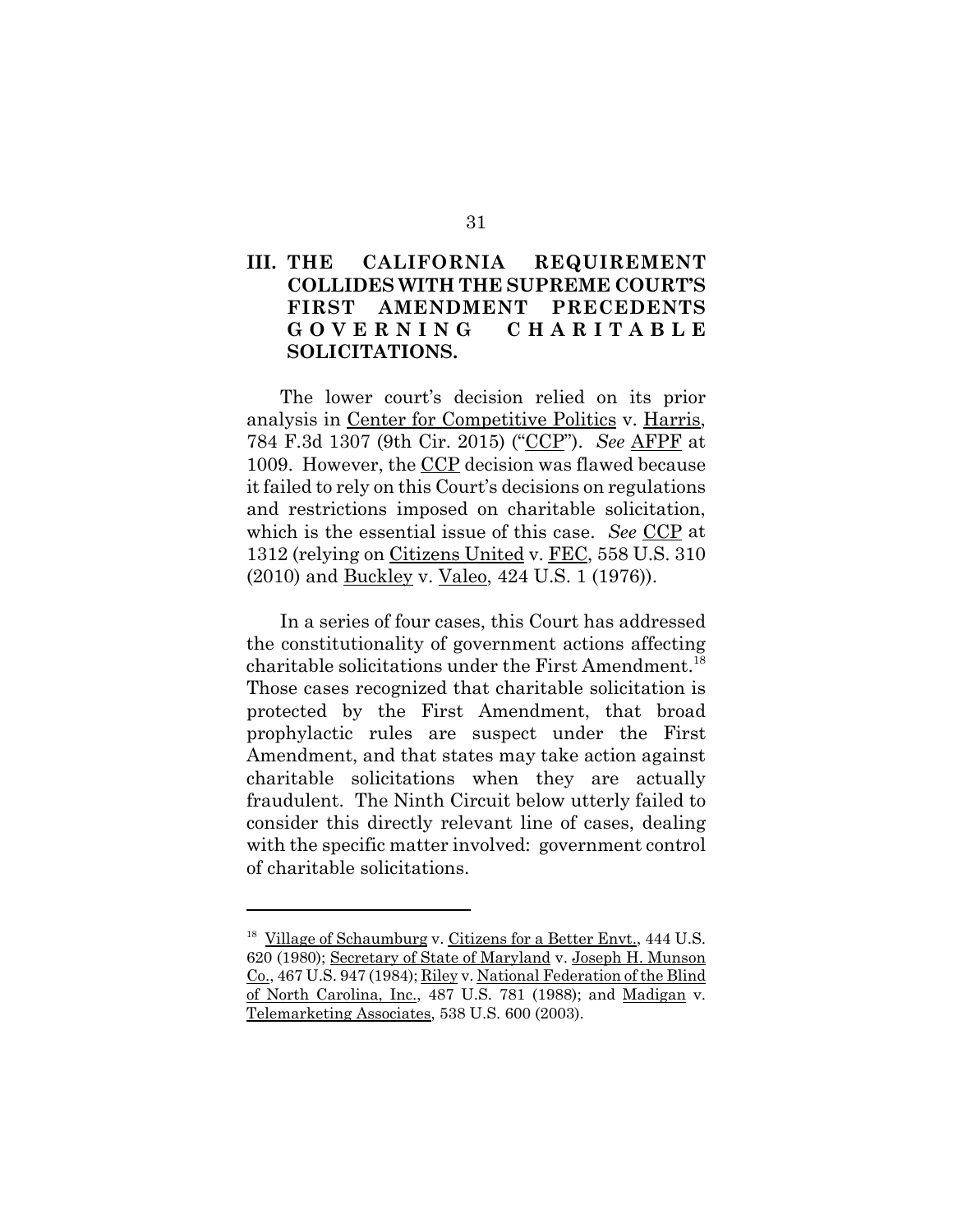On the first three of those occasions between 1980 and 1988, the Court found that various legislative efforts — all purportedly designed to prevent fraud were unconstitutional. Known as "the Village of Schaumburg trilogy," these cases addressed an unrelated issue of state efforts to limit the cost of fundraising, but they also established that broad "prophylactic statutes designed to combat fraud by imposing prior restraints on solicitation" unconstitutionally abridge the freedom of speech (Madigan at 612). These cases left only "a corridor open for fraud actions ... trained on representations made in individual cases...." *Id*. at 617; *see* Village of Schaumburg at 628-32; Munson at 959-64; and Riley at 787-88.

Not surprisingly, of the four governmental actions on charitable solicitation, only the fourth one survived constitutional scrutiny — Madigan. There, the Court allowed the Illinois Attorney General to bring a common law fraud action against a specific "for-profit fundraising corporation[] ... for fraudulent charitable solicitations," based upon "intentionally misleading statements designed to deceive the listener" as to the "percentage of charitable donations [they] retain for themselves." Madigan at 605-06. But, the Court pointedly emphasized, the "bare failure to disclose that information directly to potential donors does not suffice to establish fraud." *Id.* at 606.

Distinguishing the three previous charitable solicitation cases in which the Court had "invalidated state or local laws," the Court in Madigan explained that those laws "categorically restrained solicitation by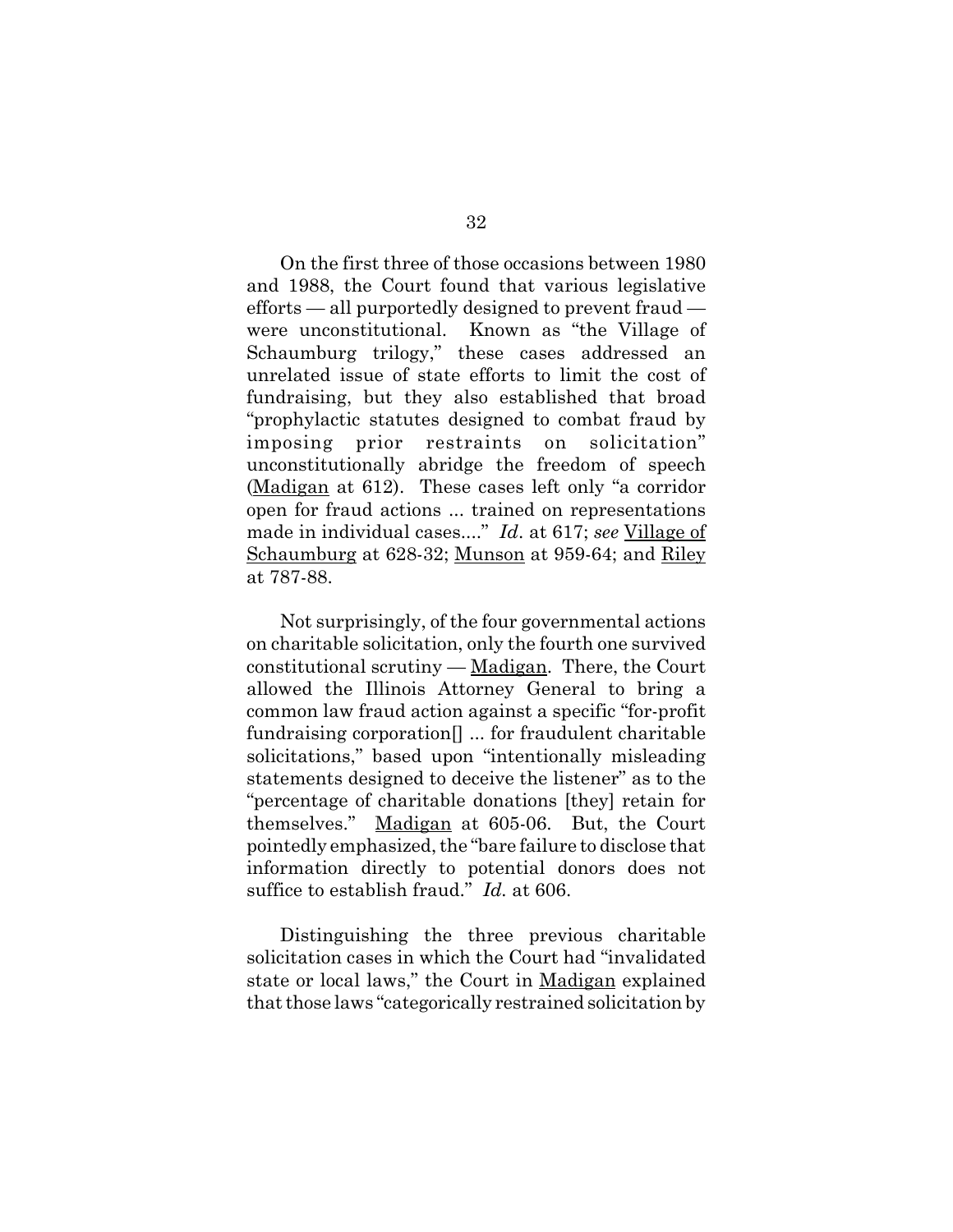charities or professional fundraisers if a high percentage of the funds raised would be used to cover administrative or fundraising costs." *Id.* at 610. In contrast, the Court continued:

unlike *Schaumburg, Munson*, and *Riley*, [this case] involves **no prophylactic** provision proscribing any charitable solicitation if fundraising costs exceeded a prescribed limit. Instead, the Attorney General sought to enforce the State's generally applicable antifraud laws against Telemarketers for "specific instances of deliberate deception." [*Id.* at 610 (emphasis added).]

Unlike the Attorney General of Illinois in Madigan, the Attorney General of California here has chosen to exercise his "broad powers" to require production of donor information on the IRS Schedule B, expanding the prophylactic reach of the California Trustees and Fundraisers for Charitable Purposes Act — purportedly "solely to prevent charitable fraud." AFPF at 1004. Although "the First Amendment does not shield fraud" (Madigan at 612), it does shield charitable solicitors from "'**unduly burdensome**' prophylactic rule[s] [that are] unnecessary to achieve the State's goal of preventing donors from being misled." *Id.* at 619-20.

To confine government reach to specific enforcement actions in appropriate cases, the Madigan Court summarized its opinions in Schaumburg, Munson, and Riley as having taken "care to leave a **corridor** open for fraud actions to guard the public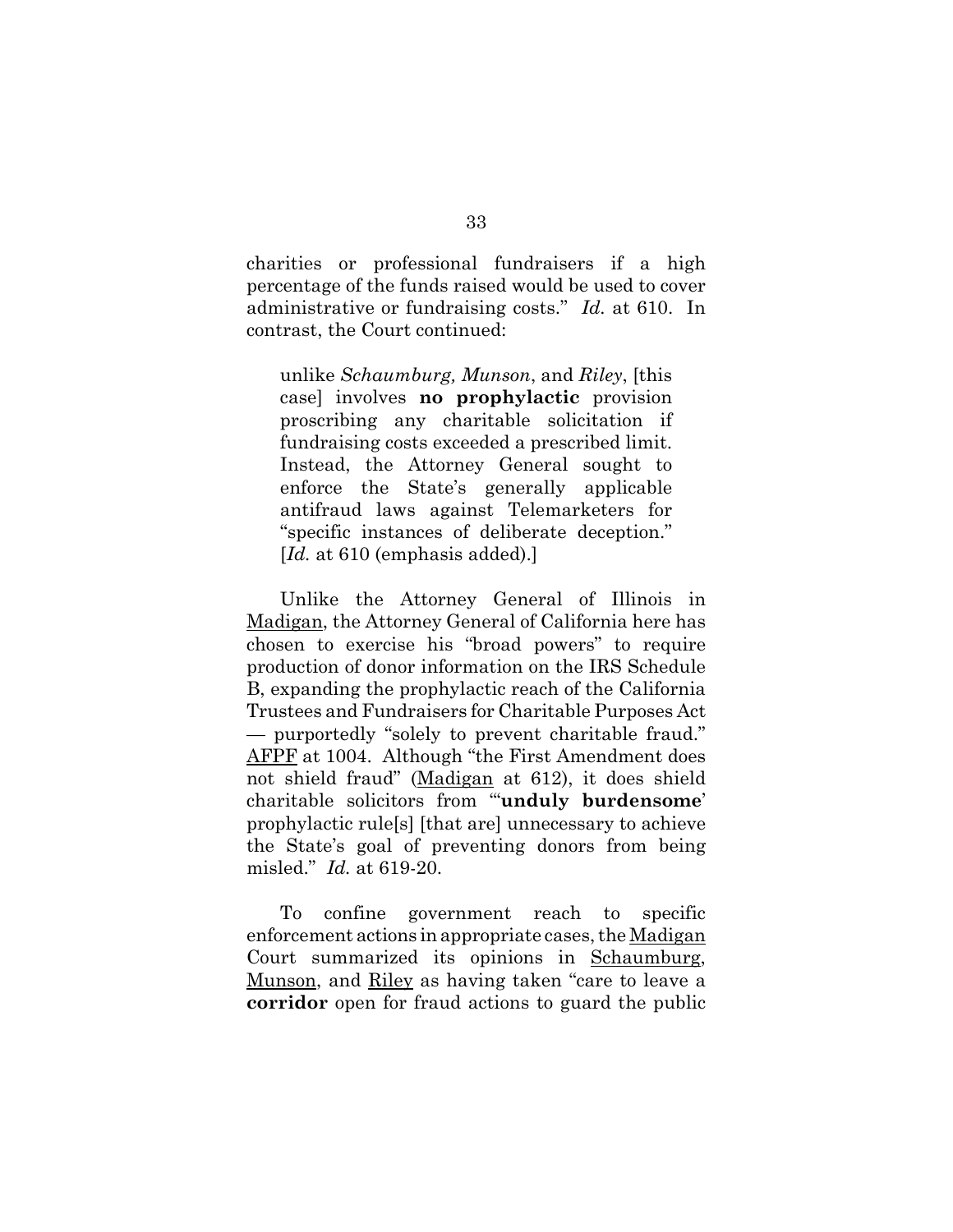against false or misleading charitable solicitations." Madigan at 617 (emphasis added). To that end, the Madigan Court spelled out a narrow constitutional passageway, allowing for "a properly tailored fraud action [in which] the State bears the full burden of proof," including proof that the solicitor "made a false representation of a material fact knowing that the **representation was false**" and that the representation was "made ... with the **intent to mislead**...." *Id.* at 620 (emphasis added).

Requiring an unredacted Schedule B as a condition for permitting charitable solicitation falls far short of this constitutional mark. A charitable organization's desire to protect the identity of its donors does not suggest an intent to deceive. And the Attorney General's wholesale disclosure requirement of the confidential donor information is a superhighway, not a narrow pathway, to reach the state's purported goal of preventing fraud.19

The Ninth Circuit hoped to open up Madigan's constitutional passageway by agreeing with the claim that the state's CSA is designed not just for "'making

 $19$  When the Attorney General does get specific, recounting a few incidents when donor information in Schedule B has increased his "'investigative efficiency'" (AFPF at 1009-10), it appears that he did **not** need **all** Schedule B donor information of **all** registering solicitors, but rather "[e]ven in the five investigations where a Schedule B was used, the Attorney General's investigators could not recall whether they had consulted unredacted Schedule Bs on file before initiating the investigation ... [a]nd when investigators relied on Schedule B, the same information could have been obtained from other sources." AFPF Pet. Brief at 33.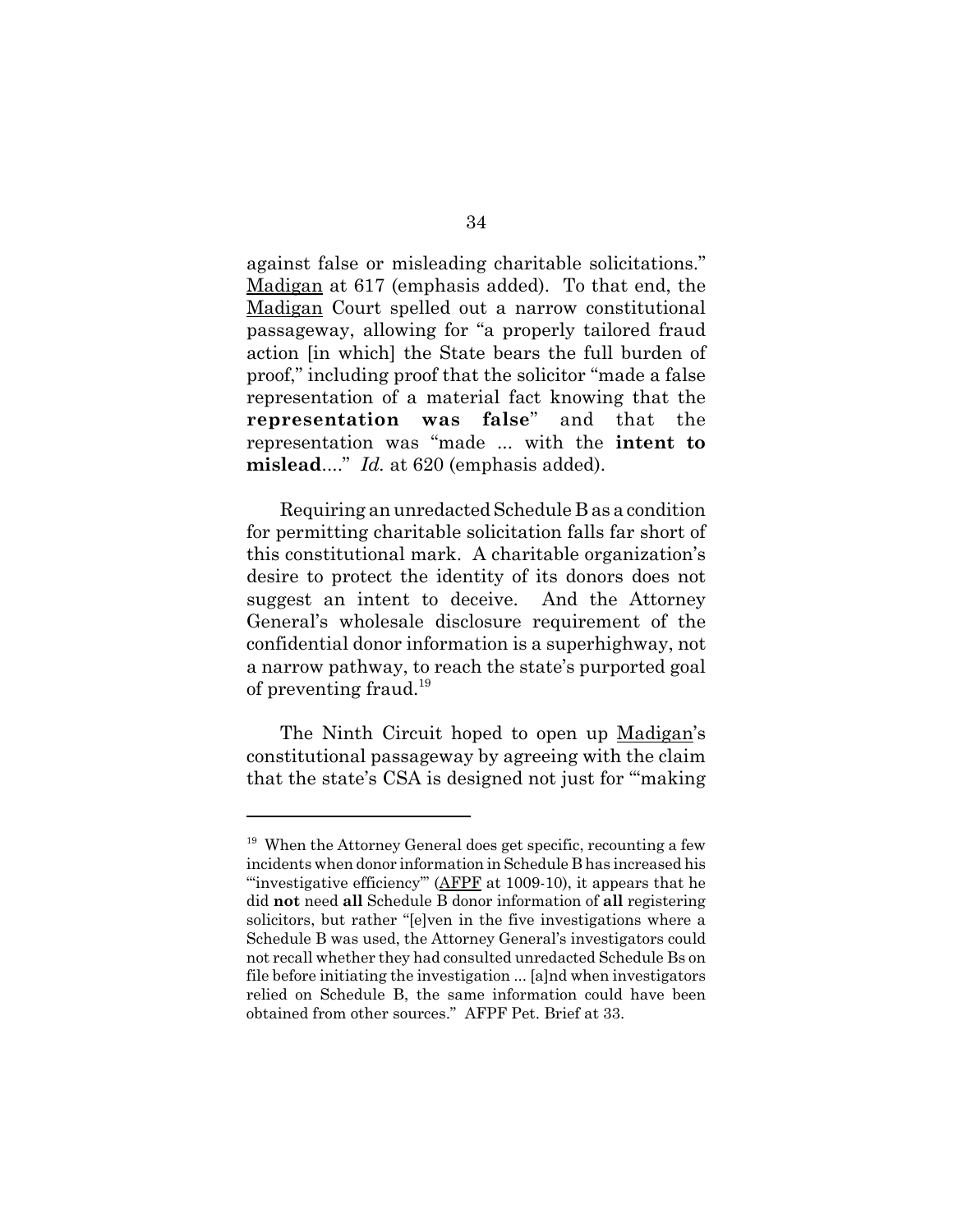it easier to police for ... fraud,'" but also "to 'tell [the AG] whether or not there was an illegal activity occurring.'" AFPF at 1010-11. This claim appears to be an attempt to reopen passageways foreclosed by the Schaumburg trilogy, because there is a lack of any evidence that the mandated disclosure of the donors' names and addresses has anything to do with fraud or any other specified offense.

Indeed, other than the specific interest in "fraud prevention," the Ninth Circuit identified only superficial generalities, such as that Schedule B "'information is necessary to determine whether a charity is actually engaged in a charitable purpose, or is instead violating California law by engaging in selfdealing, improper loans, or other unfair business practices."<sup>20</sup> *See id.* at 1009. Not only is "improper" not an equivalent of "illegal," but it also embraces various synonyms from "inappropriate" to "unsuitable" to "indecent" to "unbecoming." Equipped with such a fistful of vague adjectives, the California Attorney General is well-armed to shut the state's door to any nonprofit he deems to be undeserving.

If, as the Madigan Court has ruled, the First Amendment allows for only a narrow passageway to vindicate the state's interest in "preventing fraud," *a fortiori*, the pathway to Schedule B donor information

<sup>20</sup> California's justification for its demand for Schedule B information is devoid of any connection to donor identity and Schedule B as any purported self-dealing and loans are evident from other parts of the Form 990, where loans and expenditures are publicly reported.